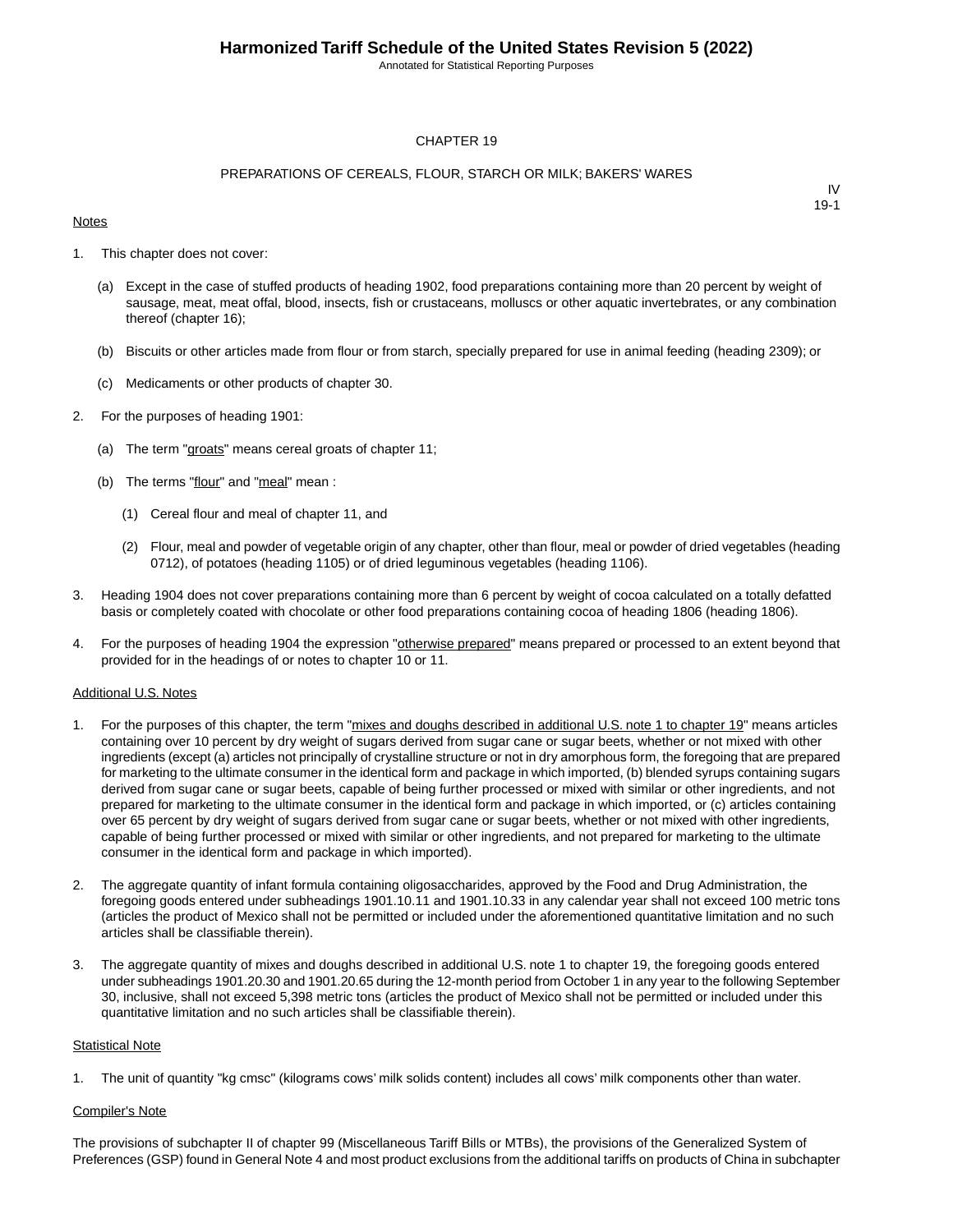Annotated for Statistical Reporting Purposes

Compiler's Note (con.) IV 19-2

III of chapter 99 expired on December 31, 2020. However, no endnotes or footnotes relating to these provisions have been deleted as of the issue date of this edition.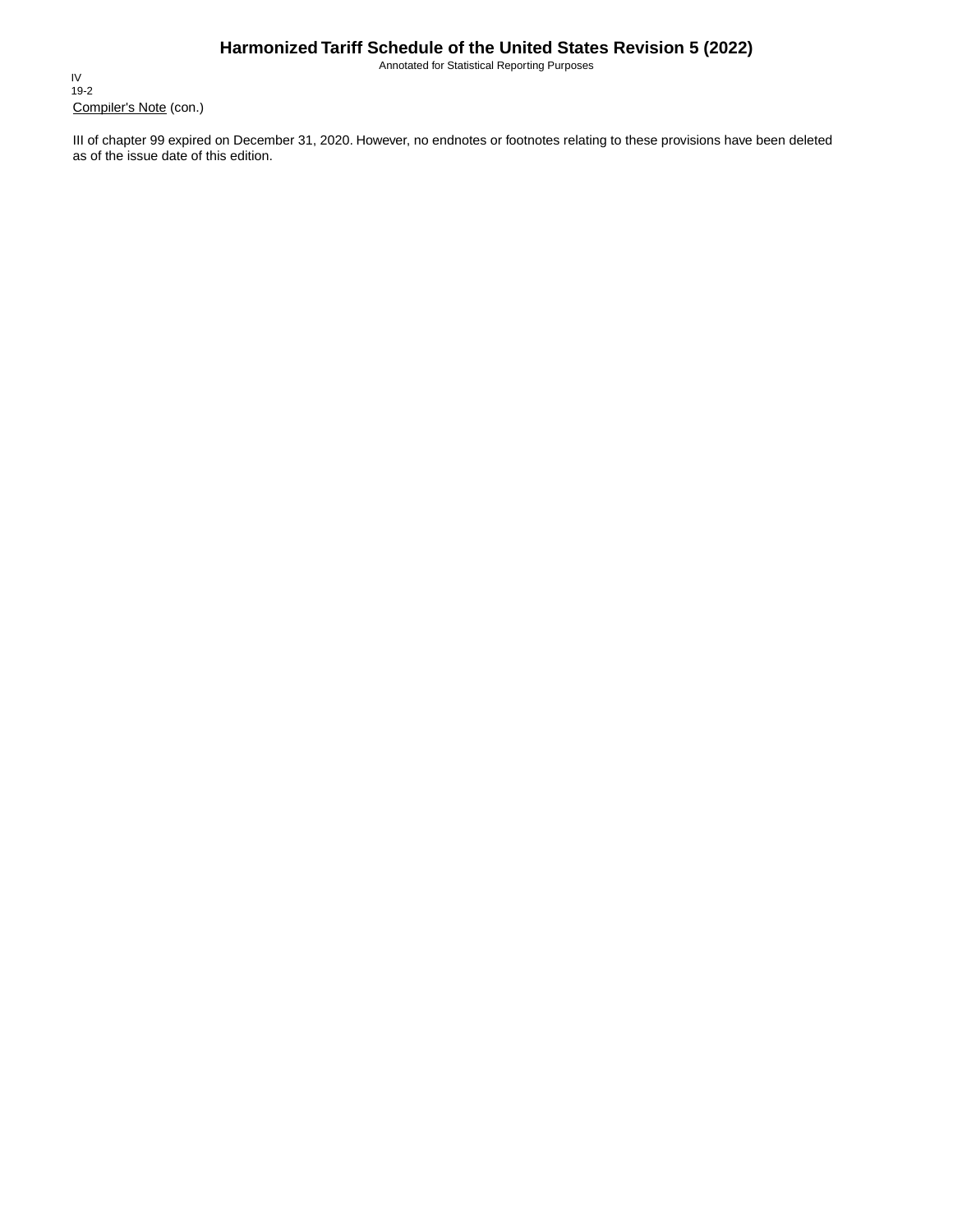Annotated for Statistical Reporting Purposes

| ۰,<br>×<br>۰. |
|---------------|

| Heading/      | Stat. |                                                                                                                                                                                                                                                                                                                                                                                                                                                                       | Unit          |                                         | Rates of Duty                                                                                                                                                                                                                                                               |                        |
|---------------|-------|-----------------------------------------------------------------------------------------------------------------------------------------------------------------------------------------------------------------------------------------------------------------------------------------------------------------------------------------------------------------------------------------------------------------------------------------------------------------------|---------------|-----------------------------------------|-----------------------------------------------------------------------------------------------------------------------------------------------------------------------------------------------------------------------------------------------------------------------------|------------------------|
| Subheading    | Suf-  | <b>Article Description</b>                                                                                                                                                                                                                                                                                                                                                                                                                                            | of            |                                         | 1                                                                                                                                                                                                                                                                           | $\overline{2}$         |
| 1901          | fix   | Malt extract; food preparations of flour, groats, meal, starch or<br>malt extract, not containing cocoa or containing less than 40<br>percent by weight of cocoa calculated on a totally defatted<br>basis, not elsewhere specified or included; food preparations<br>of goods of headings 0401 to 0404, not containing cocoa or<br>containing less than 5 percent by weight of cocoa calculated<br>on a totally defatted basis, not elsewhere specified or included: | Quantity      | General                                 | Special                                                                                                                                                                                                                                                                     |                        |
| 1901.10       |       | Preparations suitable for infants or young children, put up<br>for retail sale:<br>Preparations suitable for infants, put up for retail sale:                                                                                                                                                                                                                                                                                                                         |               |                                         |                                                                                                                                                                                                                                                                             |                        |
| 1901.10.05 00 |       | Containing over 10 percent by weight of milk solids:<br>Described in general note 15 of the tariff<br>schedule and entered pursuant to its                                                                                                                                                                                                                                                                                                                            |               |                                         |                                                                                                                                                                                                                                                                             |                        |
|               |       |                                                                                                                                                                                                                                                                                                                                                                                                                                                                       |               |                                         | Free (A+, AU, BH,<br>CL, CO, D, E, IL,<br>JO, KR, MA, OM,<br>P, PA, PE, S, SG)                                                                                                                                                                                              | 35%                    |
| 1901.10.11    | 00    | Other:<br>Infant formula containing oligosaccharides:<br>Described in additional U.S. note 2 to<br>this chapter and entered pursuant to                                                                                                                                                                                                                                                                                                                               |               |                                         |                                                                                                                                                                                                                                                                             |                        |
|               |       |                                                                                                                                                                                                                                                                                                                                                                                                                                                                       | kg cmsc       | $17.5\%$ <sup>1/</sup>                  | Free (A+, BH, CL,<br>CO, D, E, IL, JO,<br>KR, MA, OM, P,<br>PA, PE, S, SG)                                                                                                                                                                                                  | 35%                    |
| 1901.10.16 00 |       |                                                                                                                                                                                                                                                                                                                                                                                                                                                                       | kg<br>kg cmsc | $$1.035/kg +$<br>$14.9\%$ <sup>1/</sup> | Free (BH, CL, JO,<br>KR, MA, OM, SG)<br>6.9¢/kg + 0.9% (PE)<br>$27.6$ ¢/kg + 3.9%<br>(PA)<br>$31¢/kg + 4.4% (P)$<br>See 9823.08.01-<br>9823.08.38 (S+)<br>See 9913.04.25<br>(AU)<br>See 9915.04.30,<br>9915.04.48,<br>9915.04.72 (P+)<br>See 9918.04.60-<br>9918.04.80 (CO) | $$1.217/kg +$<br>17.5% |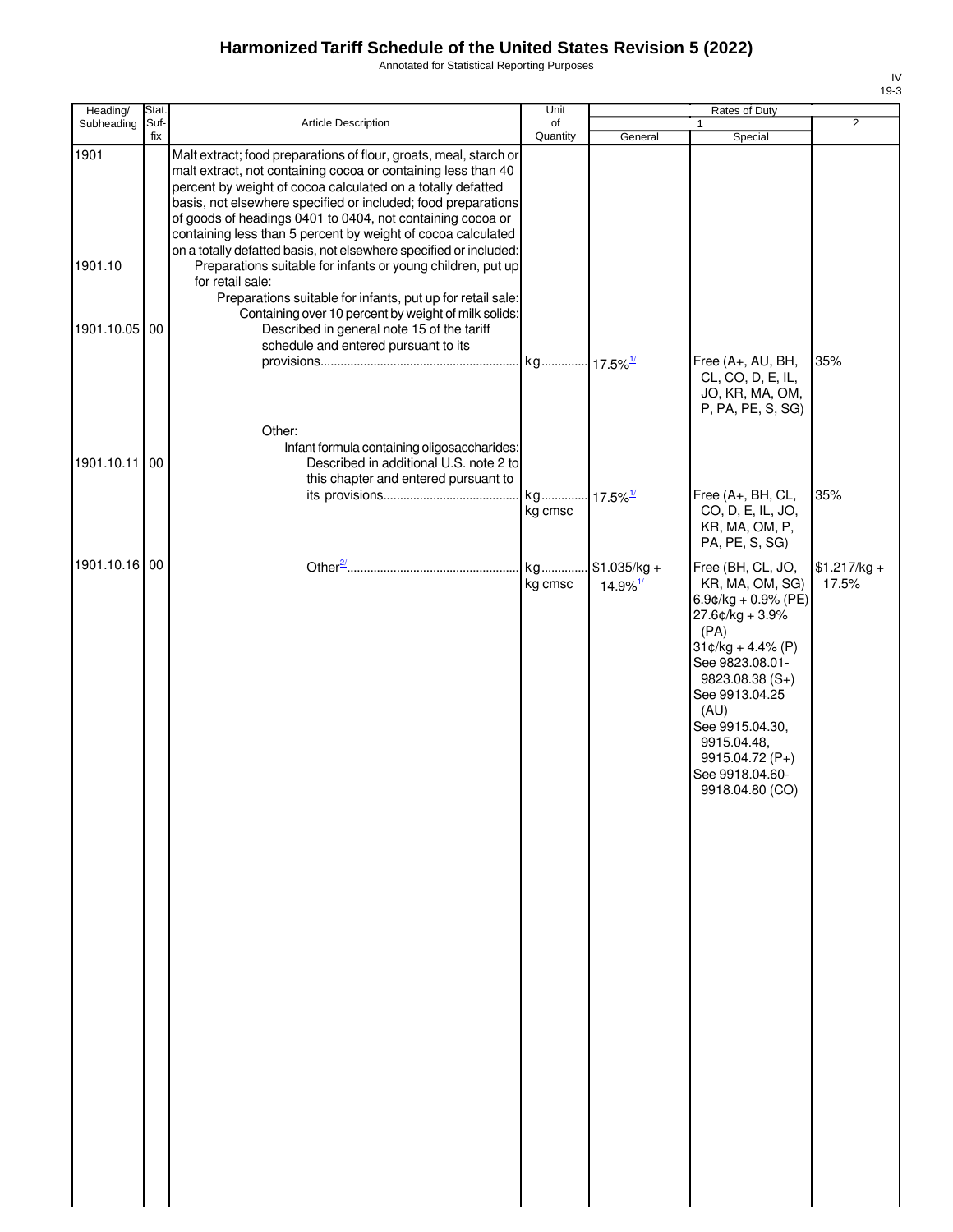Annotated for Statistical Reporting Purposes

| $19-4$                           |               |                                                                                                                                                                                                                                                                                                                                                                                                                                                                                                                                                                                                                                                                                                                                                |               |                                         |                                                                                                                                                                                                                                                                                         |                        |
|----------------------------------|---------------|------------------------------------------------------------------------------------------------------------------------------------------------------------------------------------------------------------------------------------------------------------------------------------------------------------------------------------------------------------------------------------------------------------------------------------------------------------------------------------------------------------------------------------------------------------------------------------------------------------------------------------------------------------------------------------------------------------------------------------------------|---------------|-----------------------------------------|-----------------------------------------------------------------------------------------------------------------------------------------------------------------------------------------------------------------------------------------------------------------------------------------|------------------------|
| Heading/<br>Subheading           | Stat.<br>Suf- | Article Description                                                                                                                                                                                                                                                                                                                                                                                                                                                                                                                                                                                                                                                                                                                            | Unit<br>of    |                                         | Rates of Duty                                                                                                                                                                                                                                                                           | $\overline{2}$         |
|                                  | fix           |                                                                                                                                                                                                                                                                                                                                                                                                                                                                                                                                                                                                                                                                                                                                                | Quantity      | General                                 | Special                                                                                                                                                                                                                                                                                 |                        |
| 1901 (con.)<br>1901.10<br>(con.) |               | Malt extract; food preparations of flour, groats, meal, starch or<br>malt extract, not containing cocoa or containing less than 40<br>percent by weight of cocoa calculated on a totally defatted<br>basis, not elsewhere specified or included; food preparations<br>of goods of headings 0401 to 0404, not containing cocoa or<br>containing less than 5 percent by weight of cocoa calculated<br>on a totally defatted basis, not elsewhere specified or included:<br>(con.)<br>Preparations suitable for infants or young children, put up<br>for retail sale: (con.)<br>Preparations suitable for infants, put up for retail sale:<br>(con.)<br>Containing over 10 percent by weight of milk solids:<br>(con.)<br>Other: (con.)<br>Other: |               |                                         |                                                                                                                                                                                                                                                                                         |                        |
| 1901.10.21                       | 00            | Dairy products described in additional<br>U.S. note 1 to chapter 4:<br>Described in additional U.S. note<br>10 to chapter 4 and entered<br>pursuant to its provisions kg 17.5% <sup>1/</sup>                                                                                                                                                                                                                                                                                                                                                                                                                                                                                                                                                   |               |                                         | Free (A+, AU, BH,                                                                                                                                                                                                                                                                       | 35%                    |
|                                  |               |                                                                                                                                                                                                                                                                                                                                                                                                                                                                                                                                                                                                                                                                                                                                                |               |                                         | CL, CO, D, E, IL,<br>JO, KR, MA, OM,<br>P, PA, PE, S, SG)                                                                                                                                                                                                                               |                        |
| 1901.10.26 00                    |               |                                                                                                                                                                                                                                                                                                                                                                                                                                                                                                                                                                                                                                                                                                                                                | kg<br>kg cmsc | $$1.035/kg +$<br>$14.9\%$ <sup>1/</sup> | Free (BH, CL, JO,<br>KR, MA, OM, SG)<br>27.6¢/kg + 3.9%<br>(PA)<br>$31¢/kg + 4.4% (P)$<br>See 9823.08.01-<br>9823.08.38 (S+)<br>See 9913.04.25<br>(AU)<br>See 9915.04.30,<br>9915.04.48,<br>9915.04.72 (P+)<br>See 9917.04.20,<br>9917.04.34 (PE)<br>See 9918.04.60-<br>9918.04.80 (CO) | $$1.217/kg +$<br>17.5% |
| 1901.10.29 00                    |               |                                                                                                                                                                                                                                                                                                                                                                                                                                                                                                                                                                                                                                                                                                                                                | kg<br>kg cmsc | $14.9\%$ <sup>1/</sup>                  | Free (A+, AU, BH,<br>CL, CO, D, E, IL,<br>JO, KR, MA, OM,<br>P, PA, PE, S, SG)                                                                                                                                                                                                          | 35%                    |

IV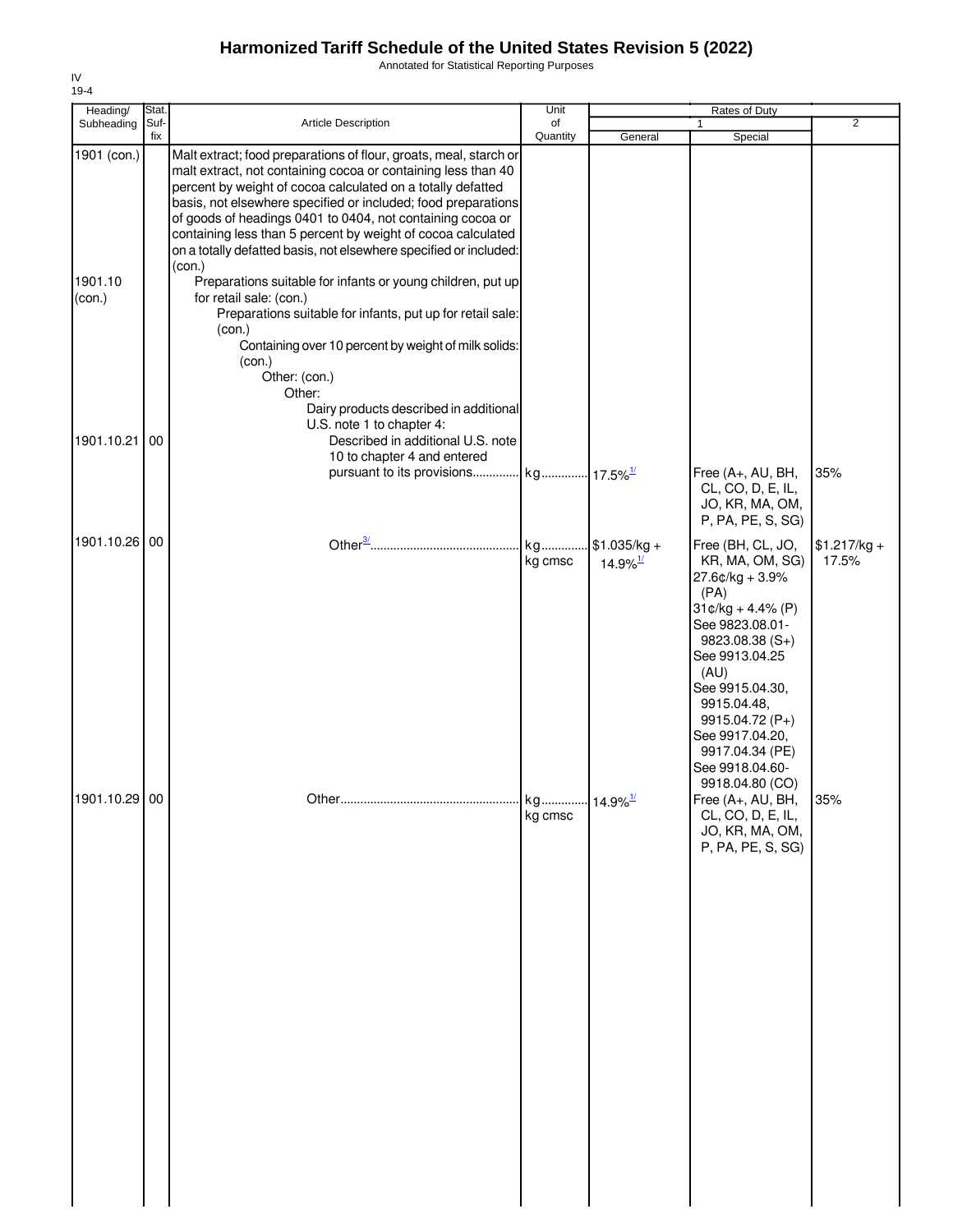Annotated for Statistical Reporting Purposes

| ۰,<br>×<br>۰. |
|---------------|

| Heading/          | Stat.       |                                                                                                                                                                                                                                                                                                                                                                                                                                                                       | Unit           |                                        | Rates of Duty                                                                                                                                                                                                                                                                |                        |
|-------------------|-------------|-----------------------------------------------------------------------------------------------------------------------------------------------------------------------------------------------------------------------------------------------------------------------------------------------------------------------------------------------------------------------------------------------------------------------------------------------------------------------|----------------|----------------------------------------|------------------------------------------------------------------------------------------------------------------------------------------------------------------------------------------------------------------------------------------------------------------------------|------------------------|
| Subheading        | Suf-<br>fix | <b>Article Description</b>                                                                                                                                                                                                                                                                                                                                                                                                                                            | of<br>Quantity | General                                | 1<br>Special                                                                                                                                                                                                                                                                 | $\overline{2}$         |
| 1901 (con.)       |             | Malt extract; food preparations of flour, groats, meal, starch or<br>malt extract, not containing cocoa or containing less than 40<br>percent by weight of cocoa calculated on a totally defatted<br>basis, not elsewhere specified or included; food preparations<br>of goods of headings 0401 to 0404, not containing cocoa or<br>containing less than 5 percent by weight of cocoa calculated<br>on a totally defatted basis, not elsewhere specified or included: |                |                                        |                                                                                                                                                                                                                                                                              |                        |
| 1901.10<br>(con.) |             | (con.)<br>Preparations suitable for infants or young children, put up<br>for retail sale: (con.)<br>Preparations suitable for infants, put up for retail sale:<br>(con.)                                                                                                                                                                                                                                                                                              |                |                                        |                                                                                                                                                                                                                                                                              |                        |
| 1901.10.31        | 00          | Other:<br>Described in general note 15 of the tariff<br>schedule and entered pursuant to its                                                                                                                                                                                                                                                                                                                                                                          |                |                                        | Free (A+, AU, BH,                                                                                                                                                                                                                                                            | 35%                    |
|                   |             | Other:                                                                                                                                                                                                                                                                                                                                                                                                                                                                |                |                                        | CL, CO, D, E, IL,<br>JO, KR, MA, OM,<br>P, PA, PE, S, SG)                                                                                                                                                                                                                    |                        |
| 1901.10.33 00     |             | Infant formula containing oligosaccharides:<br>Described in additional U.S. note 2 to<br>this chapter and entered pursuant to                                                                                                                                                                                                                                                                                                                                         |                |                                        | Free (A+, BH, CL,                                                                                                                                                                                                                                                            | 35%                    |
|                   |             |                                                                                                                                                                                                                                                                                                                                                                                                                                                                       |                |                                        | CO, D, E, IL, JO,<br>KR, MA, OM, P,<br>PA, PE, S, SG)                                                                                                                                                                                                                        |                        |
| 1901.10.36 00     |             |                                                                                                                                                                                                                                                                                                                                                                                                                                                                       |                | $1.035/kg +$<br>$14.9\%$ <sup>1/</sup> | Free (BH, CL, JO,<br>KR, MA, OM, SG)<br>6.9¢/kg + 0.9% (PE)<br>$27.6$ ¢/kg + 3.9%<br>(PA)<br>$31¢/kg + 4.4% (P)$<br>See 9823.08.01-<br>$9823.08.38(S+)$<br>See 9913.04.25<br>(AU)<br>See 9915.04.30,<br>9915.04.48,<br>9915.04.72 (P+)<br>See 9918.04.60-<br>9918.04.80 (CO) | $$1.217/kg +$<br>17.5% |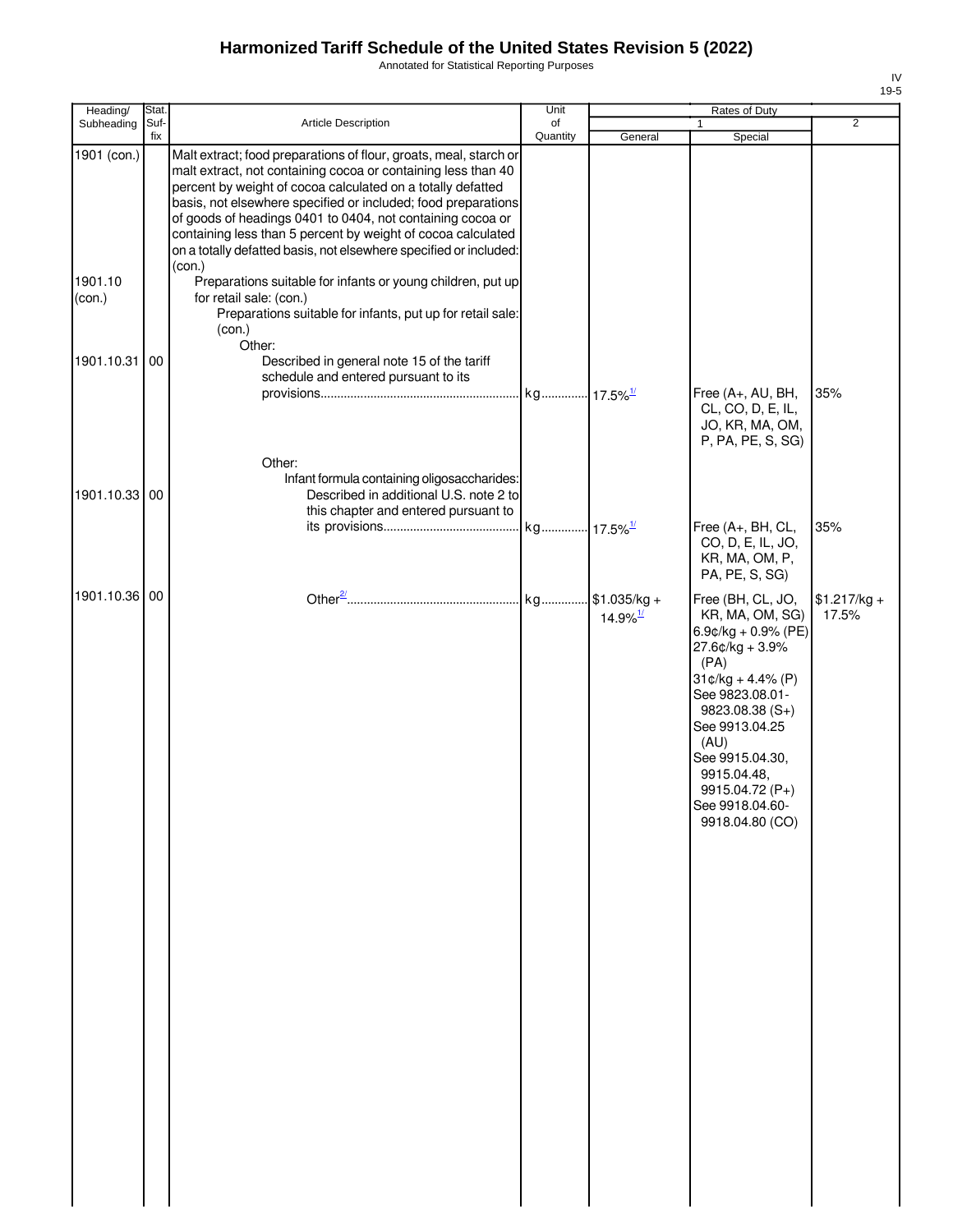Annotated for Statistical Reporting Purposes

| Heading/                         | Stat.       |                                                                                                                                                                                                                                                                                                                                                                                                                                                                                                                                                                                                                                                                                                                                                                      | Unit           |                                         | Rates of Duty                                                                                                                                                                                                                                                                            |                        |
|----------------------------------|-------------|----------------------------------------------------------------------------------------------------------------------------------------------------------------------------------------------------------------------------------------------------------------------------------------------------------------------------------------------------------------------------------------------------------------------------------------------------------------------------------------------------------------------------------------------------------------------------------------------------------------------------------------------------------------------------------------------------------------------------------------------------------------------|----------------|-----------------------------------------|------------------------------------------------------------------------------------------------------------------------------------------------------------------------------------------------------------------------------------------------------------------------------------------|------------------------|
| Subheading                       | Suf-<br>fix | Article Description                                                                                                                                                                                                                                                                                                                                                                                                                                                                                                                                                                                                                                                                                                                                                  | of<br>Quantity | General                                 | 1<br>Special                                                                                                                                                                                                                                                                             | $\overline{2}$         |
| 1901 (con.)<br>1901.10<br>(con.) |             | Malt extract; food preparations of flour, groats, meal, starch or<br>malt extract, not containing cocoa or containing less than 40<br>percent by weight of cocoa calculated on a totally defatted<br>basis, not elsewhere specified or included; food preparations<br>of goods of headings 0401 to 0404, not containing cocoa or<br>containing less than 5 percent by weight of cocoa calculated<br>on a totally defatted basis, not elsewhere specified or included:<br>(con.)<br>Preparations suitable for infants or young children, put up<br>for retail sale: (con.)<br>Preparations suitable for infants, put up for retail sale:<br>(con.)<br>Other: (con.)<br>Other: (con.)<br>Other:<br>Dairy products described in additional<br>U.S. note 1 to chapter 4: |                |                                         |                                                                                                                                                                                                                                                                                          |                        |
| 1901.10.41                       | 00          | Described in additional U.S. note                                                                                                                                                                                                                                                                                                                                                                                                                                                                                                                                                                                                                                                                                                                                    |                |                                         |                                                                                                                                                                                                                                                                                          |                        |
|                                  |             | 10 to chapter 4 and entered                                                                                                                                                                                                                                                                                                                                                                                                                                                                                                                                                                                                                                                                                                                                          |                |                                         |                                                                                                                                                                                                                                                                                          |                        |
|                                  |             | pursuant to its provisions kg 17.5% <sup>1/</sup>                                                                                                                                                                                                                                                                                                                                                                                                                                                                                                                                                                                                                                                                                                                    |                |                                         | Free (A+, AU, BH,<br>CL, CO, D, E, IL,<br>JO, KR, MA, OM,<br>P, PA, PE, S, SG)                                                                                                                                                                                                           | 35%                    |
| 1901.10.44 00                    |             |                                                                                                                                                                                                                                                                                                                                                                                                                                                                                                                                                                                                                                                                                                                                                                      | kg             | $$1.035/kg +$<br>$14.9\%$ <sup>1/</sup> | Free (BH, CL, JO,<br>KR, MA, OM, SG)<br>27.6¢/kg + 3.9%<br>(PA)<br>$31¢/kg + 4.4% (P)$<br>See 9823.08.01-<br>$9823.08.38(S+)$<br>See 9913.04.25<br>(AU)<br>See 9915.04.30,<br>9915.04.48,<br>9915.04.72 (P+)<br>See 9917.04.20,<br>9917.04.34 (PE)<br>See 9918.04.60-<br>9918.04.80 (CO) | $$1.217/kg +$<br>17.5% |
| 1901.10.49 00                    |             |                                                                                                                                                                                                                                                                                                                                                                                                                                                                                                                                                                                                                                                                                                                                                                      |                |                                         | Free (A+, AU, BH,<br>CL, CO, D, E, IL,<br>JO, KR, MA, OM,<br>P, PA, PE, S, SG)                                                                                                                                                                                                           | 35%                    |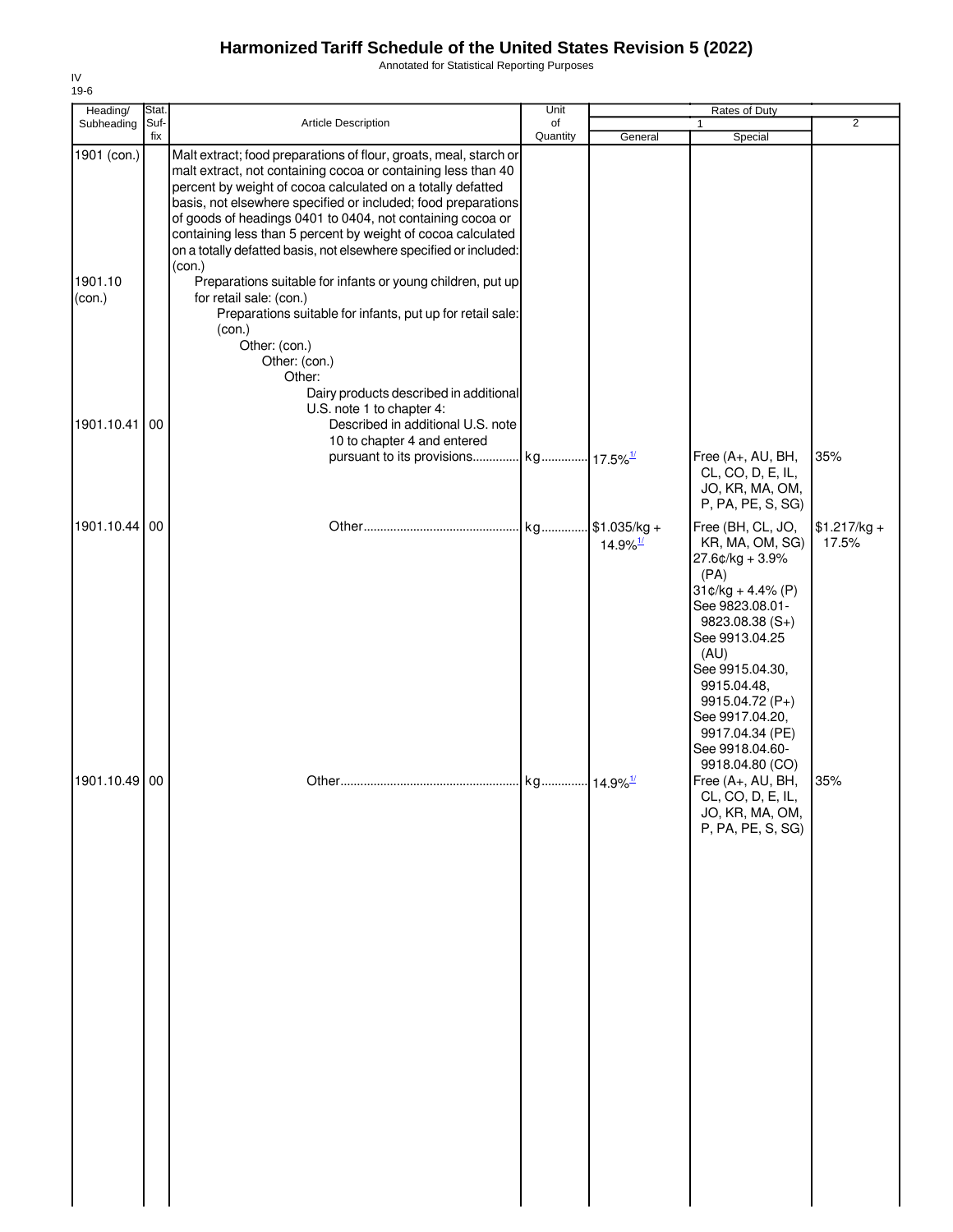Annotated for Statistical Reporting Purposes

| Heading/                         | Stat. |                                                                                                                                                                                                                                                                                                                                                                                                                                                                                                                                                                                                                                                                                                                                                                                                        | Unit                 |                                       | Rates of Duty                                                                                                                                                                                                                                                                            |                      |
|----------------------------------|-------|--------------------------------------------------------------------------------------------------------------------------------------------------------------------------------------------------------------------------------------------------------------------------------------------------------------------------------------------------------------------------------------------------------------------------------------------------------------------------------------------------------------------------------------------------------------------------------------------------------------------------------------------------------------------------------------------------------------------------------------------------------------------------------------------------------|----------------------|---------------------------------------|------------------------------------------------------------------------------------------------------------------------------------------------------------------------------------------------------------------------------------------------------------------------------------------|----------------------|
| Subheading                       | Suf-  | Article Description                                                                                                                                                                                                                                                                                                                                                                                                                                                                                                                                                                                                                                                                                                                                                                                    | of                   |                                       |                                                                                                                                                                                                                                                                                          | $\overline{2}$       |
| 1901 (con.)<br>1901.10<br>(con.) | fix   | Malt extract; food preparations of flour, groats, meal, starch or<br>malt extract, not containing cocoa or containing less than 40<br>percent by weight of cocoa calculated on a totally defatted<br>basis, not elsewhere specified or included; food preparations<br>of goods of headings 0401 to 0404, not containing cocoa or<br>containing less than 5 percent by weight of cocoa calculated<br>on a totally defatted basis, not elsewhere specified or included:<br>(con.)<br>Preparations suitable for infants or young children, put up<br>for retail sale: (con.)<br>Preparations suitable for young children, put up for<br>retail sale:<br>Dairy products described in additional U.S. note<br>1 to chapter 4:<br>Dairy preparations containing over 10 percent<br>by weight of milk solids: | Quantity             | General                               | Special                                                                                                                                                                                                                                                                                  |                      |
| 1901.10.52 00                    |       | Described in general note 15 of the tariff<br>schedule and entered pursuant to its                                                                                                                                                                                                                                                                                                                                                                                                                                                                                                                                                                                                                                                                                                                     | kg 16% <sup>1/</sup> |                                       | Free (A+, AU, BH,<br>CL, CO, D, E, IL,<br>JO, KR, MA, OM,<br>P, PA, PE, S, SG)                                                                                                                                                                                                           | 25%                  |
| 1901.10.54 00                    |       | Described in additional U.S. note 10 to<br>chapter 4 and entered pursuant to its                                                                                                                                                                                                                                                                                                                                                                                                                                                                                                                                                                                                                                                                                                                       | kg<br>kg cmsc        | $16\%$ <sup>1/</sup>                  | Free (A, AU, BH, CL, 25%<br>CO, D, E, IL, JO,<br>KR, MA, OM, P,<br>PA, PE, S, SG)                                                                                                                                                                                                        |                      |
| 1901.10.56 00                    |       |                                                                                                                                                                                                                                                                                                                                                                                                                                                                                                                                                                                                                                                                                                                                                                                                        | kg<br>kg cmsc        | \$1.035/kg<br>$+13.6\%$ <sup>1/</sup> | Free (BH, CL, JO,<br>KR, MA, OM, SG)<br>$27.6$ ¢/kg + 3.6%<br>(PA)<br>$31¢/kg + 4% (P)$<br>See 9823.08.01-<br>9823.08.38 (S+)<br>See 9913.04.25<br>(AU)<br>See 9915.04.30,<br>9915.04.50,<br>9915.04.74 (P+)<br>See 9917.04.20,<br>9917.04.36 (PE)<br>See 9918.04.60-<br>9918.04.80 (CO) | $$1.217/kg +$<br>16% |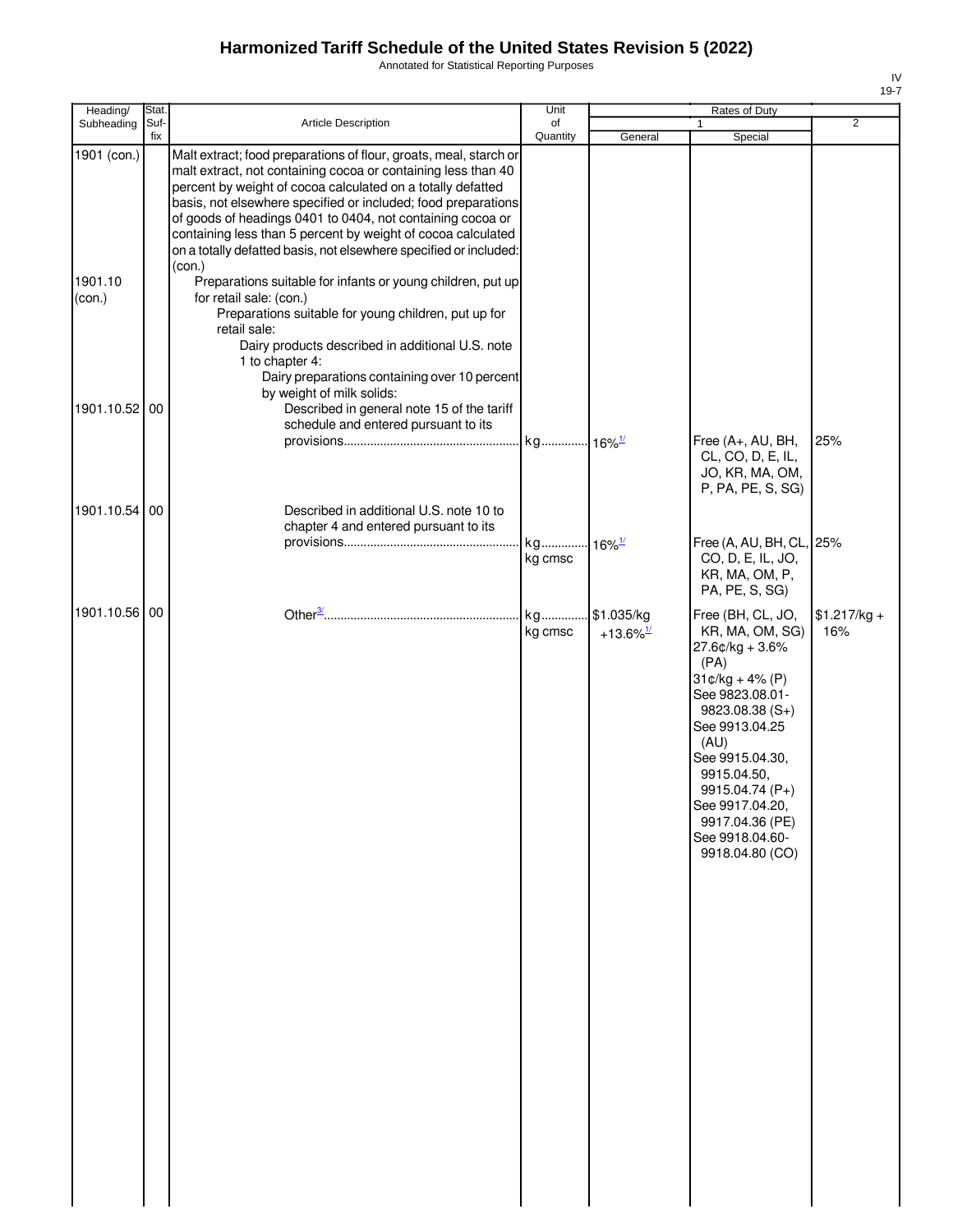Annotated for Statistical Reporting Purposes

| Heading/                         | Stat.       |                                                                                                                                                                                                                                                                                                                                                                                                                                                                                                                                                                                                                                                                                                                                        | Unit           |                                            | Rates of Duty                                                                                                                                                                                                                                                                             |                      |
|----------------------------------|-------------|----------------------------------------------------------------------------------------------------------------------------------------------------------------------------------------------------------------------------------------------------------------------------------------------------------------------------------------------------------------------------------------------------------------------------------------------------------------------------------------------------------------------------------------------------------------------------------------------------------------------------------------------------------------------------------------------------------------------------------------|----------------|--------------------------------------------|-------------------------------------------------------------------------------------------------------------------------------------------------------------------------------------------------------------------------------------------------------------------------------------------|----------------------|
| Subheading                       | Suf-<br>fix | Article Description                                                                                                                                                                                                                                                                                                                                                                                                                                                                                                                                                                                                                                                                                                                    | of<br>Quantity | General                                    | $\mathbf{1}$<br>Special                                                                                                                                                                                                                                                                   | 2                    |
| 1901 (con.)<br>1901.10<br>(con.) |             | Malt extract; food preparations of flour, groats, meal, starch or<br>malt extract, not containing cocoa or containing less than 40<br>percent by weight of cocoa calculated on a totally defatted<br>basis, not elsewhere specified or included; food preparations<br>of goods of headings 0401 to 0404, not containing cocoa or<br>containing less than 5 percent by weight of cocoa calculated<br>on a totally defatted basis, not elsewhere specified or included:<br>(con.)<br>Preparations suitable for infants or young children, put up<br>for retail sale: (con.)<br>Preparations suitable for young children, put up for<br>retail sale: (con.)<br>Dairy products described in additional U.S. note<br>1 to chapter 4: (con.) |                |                                            |                                                                                                                                                                                                                                                                                           |                      |
| 1901.10.62 00                    |             | Other:<br>Described in general note 15 of the tariff<br>schedule and entered pursuant to its                                                                                                                                                                                                                                                                                                                                                                                                                                                                                                                                                                                                                                           |                |                                            | Free (A+, AU, BH,<br>CL, CO, D, E, IL,<br>JO, KR, MA, OM,                                                                                                                                                                                                                                 | 25%                  |
| 1901.10.64 00                    |             | Described in additional U.S. note 10 to<br>chapter 4 and entered pursuant to its                                                                                                                                                                                                                                                                                                                                                                                                                                                                                                                                                                                                                                                       |                |                                            | P, PA, PE, S, SG)<br>Free (A+, AU, BH,<br>CL, CO, D, E, IL,<br>JO, KR, MA, OM,<br>P, PA, PE, S, SG)                                                                                                                                                                                       | 25%                  |
| 1901.10.66 00                    |             |                                                                                                                                                                                                                                                                                                                                                                                                                                                                                                                                                                                                                                                                                                                                        |                | $.$ \$1.035/kg +<br>$13.6\%$ <sup>1/</sup> | Free (BH, CL, JO,<br>KR, MA, OM, SG)<br>$27.6$ ¢/kg + 3.6%<br>(PA)<br>$31¢/kg + 4% (P)$<br>See 9823.08.01-<br>$9823.08.38(S+)$<br>See 9913.04.25<br>(AU)<br>See 9915.04.30,<br>9915.04.50,<br>9915.04.74 (P+)<br>See 9917.04.20,<br>9917.04.36 (PE)<br>See 9918.04.60-<br>9918.04.80 (CO) | $$1.217/kg +$<br>16% |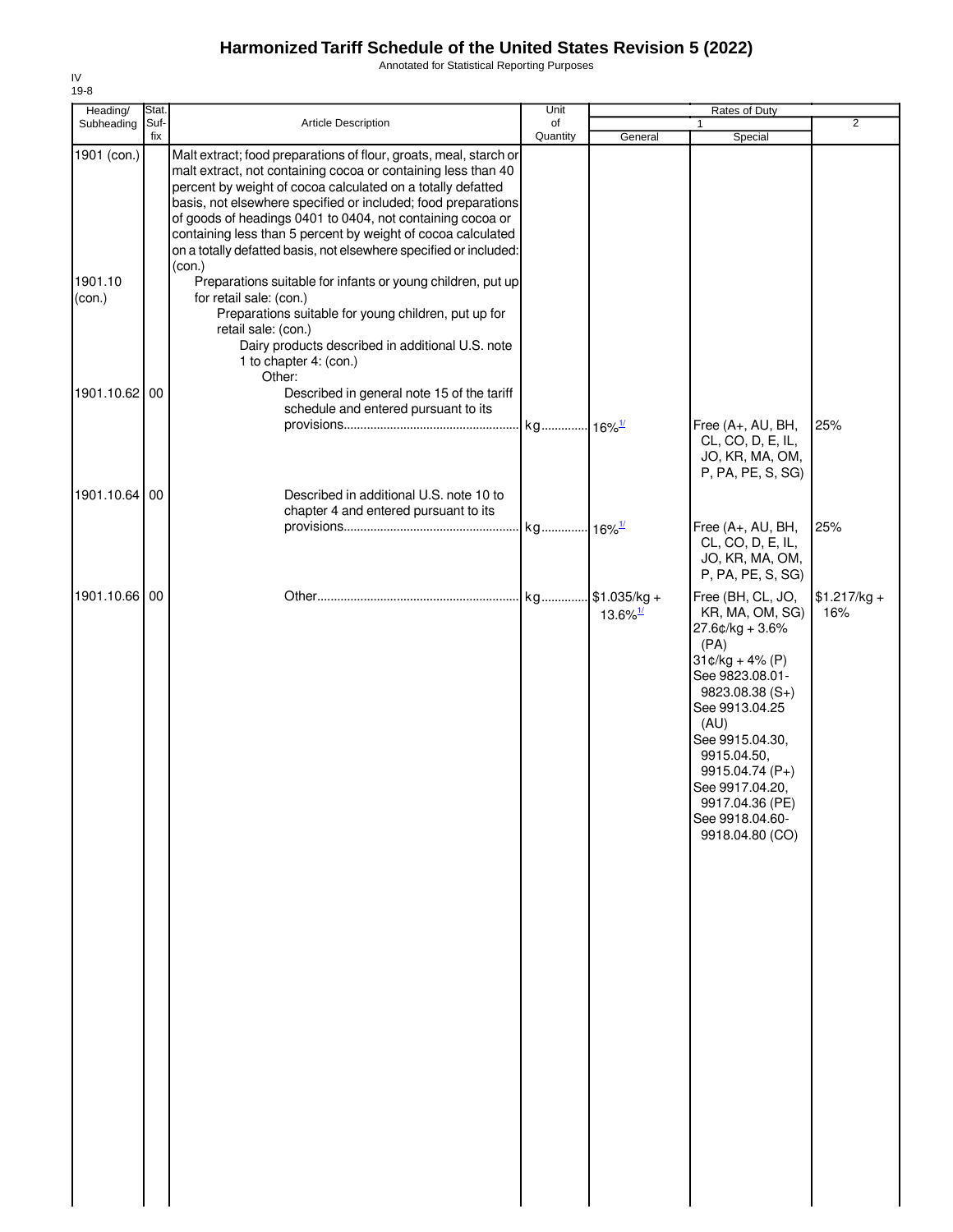Annotated for Statistical Reporting Purposes

| Heading/               | Stat. |                                                                                                                                                                                                                                                                                                                                                                                                                                                                                                                                                | Unit     |                       | Rates of Duty                                                                                                                                               |                      |
|------------------------|-------|------------------------------------------------------------------------------------------------------------------------------------------------------------------------------------------------------------------------------------------------------------------------------------------------------------------------------------------------------------------------------------------------------------------------------------------------------------------------------------------------------------------------------------------------|----------|-----------------------|-------------------------------------------------------------------------------------------------------------------------------------------------------------|----------------------|
| Subheading             | Suf-  | Article Description                                                                                                                                                                                                                                                                                                                                                                                                                                                                                                                            | of       |                       |                                                                                                                                                             | $\overline{2}$       |
| 1901 (con.)<br>1901.10 | fix   | Malt extract; food preparations of flour, groats, meal, starch or<br>malt extract, not containing cocoa or containing less than 40<br>percent by weight of cocoa calculated on a totally defatted<br>basis, not elsewhere specified or included; food preparations<br>of goods of headings 0401 to 0404, not containing cocoa or<br>containing less than 5 percent by weight of cocoa calculated<br>on a totally defatted basis, not elsewhere specified or included:<br>(con.)<br>Preparations suitable for infants or young children, put up | Quantity | General               | Special                                                                                                                                                     |                      |
| (con.)                 |       | for retail sale: (con.)<br>Preparations suitable for young children, put up for<br>retail sale: (con.)<br>Other:                                                                                                                                                                                                                                                                                                                                                                                                                               |          |                       |                                                                                                                                                             |                      |
| 1901.10.72 00          |       | Described in general note 15 of the tariff<br>schedule and entered pursuant to its                                                                                                                                                                                                                                                                                                                                                                                                                                                             |          |                       | Free (A+, AU, BH,<br>CL, CO, D, E, IL,<br>JO, KR, MA, OM,<br>P, PA, PE, S, SG)                                                                              | 20%                  |
| 1901.10.74 00          |       | Articles containing over 10 percent by weight<br>of sugar described in additional U.S. note 3 to<br>chapter 17:<br>Described in additional U.S. note 8 to<br>chapter 17 and entered pursuant to its                                                                                                                                                                                                                                                                                                                                            |          |                       | Free (A+, BH, CL,<br>CO, D, E, IL, JO,<br>KR, MA, OM, P,                                                                                                    | 20%                  |
| 1901.10.76 00          |       |                                                                                                                                                                                                                                                                                                                                                                                                                                                                                                                                                |          | $8.5\%$ <sup>1/</sup> | PA, PE, S, SG)<br>Free (BH, CL, JO,<br>KR, OM, SG)<br>See 9822.05.20 (P+)<br>See 9822.06.10 (PE)<br>See 9822.08.01<br>(CO)<br>See 9822.09.17 (PA)           | $27.9$ ¢/kg +<br>10% |
| 1901.10.91 00          |       |                                                                                                                                                                                                                                                                                                                                                                                                                                                                                                                                                |          |                       | See 9823.10.01-<br>$9823.10.45(S+)$<br>See 9912.17.05,<br>9912.17.70 (MA)<br>Free (A, AU, BH, CL, 20%<br>CO, E, IL, JO, KR,<br>MA, OM, P, PA,<br>PE, S, SG) |                      |
|                        |       |                                                                                                                                                                                                                                                                                                                                                                                                                                                                                                                                                |          |                       |                                                                                                                                                             |                      |
|                        |       |                                                                                                                                                                                                                                                                                                                                                                                                                                                                                                                                                |          |                       |                                                                                                                                                             |                      |
|                        |       |                                                                                                                                                                                                                                                                                                                                                                                                                                                                                                                                                |          |                       |                                                                                                                                                             |                      |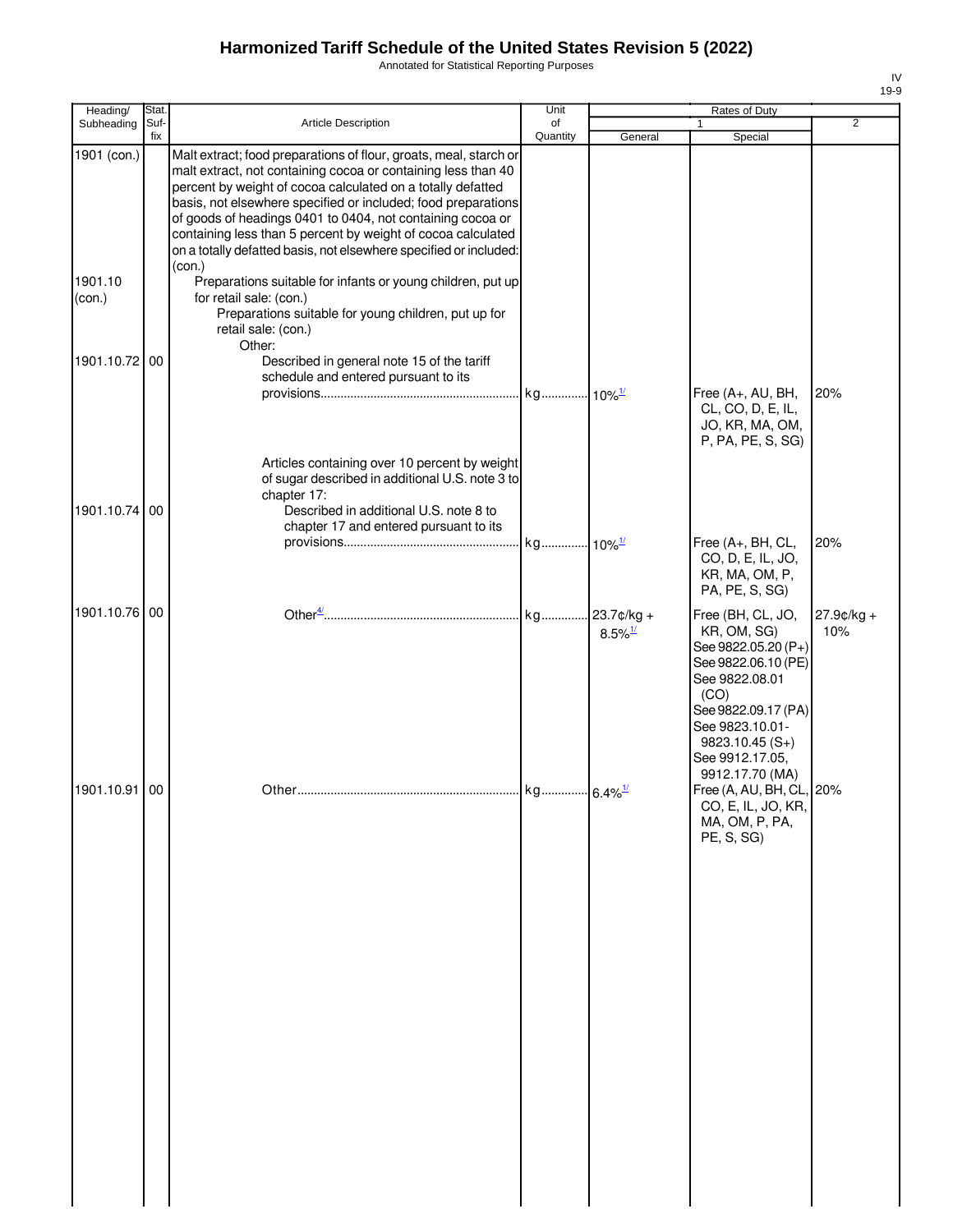Annotated for Statistical Reporting Purposes

| Heading/      | Stat. |                                                                                                                              | Unit     |                      | <b>Rates of Duty</b>                           |                |
|---------------|-------|------------------------------------------------------------------------------------------------------------------------------|----------|----------------------|------------------------------------------------|----------------|
| Subheading    | Suf-  | <b>Article Description</b>                                                                                                   | of       |                      | 1                                              | $\overline{2}$ |
| 1901 (con.)   | fix   | Malt extract; food preparations of flour, groats, meal, starch or                                                            | Quantity | General              | Special                                        |                |
|               |       | malt extract, not containing cocoa or containing less than 40<br>percent by weight of cocoa calculated on a totally defatted |          |                      |                                                |                |
|               |       | basis, not elsewhere specified or included; food preparations                                                                |          |                      |                                                |                |
|               |       | of goods of headings 0401 to 0404, not containing cocoa or                                                                   |          |                      |                                                |                |
|               |       | containing less than 5 percent by weight of cocoa calculated                                                                 |          |                      |                                                |                |
|               |       | on a totally defatted basis, not elsewhere specified or included:                                                            |          |                      |                                                |                |
|               |       | (con.)                                                                                                                       |          |                      |                                                |                |
| 1901.20       |       | Mixes and doughs for the preparation of bakers' wares of<br>heading 1905:                                                    |          |                      |                                                |                |
|               |       | Containing over 25 percent by weight of butterfat, not                                                                       |          |                      |                                                |                |
|               |       | put up for retail sale:                                                                                                      |          |                      |                                                |                |
| 1901.20.02 00 |       | Described in general note 15 of the tariff schedule                                                                          |          |                      |                                                |                |
|               |       |                                                                                                                              |          |                      | Free (A, AU, BH, CL, 20%                       |                |
|               |       |                                                                                                                              |          |                      | CO, D, E, IL, JO,                              |                |
|               |       |                                                                                                                              |          |                      | KR, MA, OM, P,                                 |                |
|               |       |                                                                                                                              |          |                      | PA, PE, S, SG)                                 |                |
|               |       | Other:                                                                                                                       |          |                      |                                                |                |
|               |       | Dairy products described in additional U.S.                                                                                  |          |                      |                                                |                |
| 1901.20.05 00 |       | note 1 to chapter 4:<br>Described in additional U.S. note 10 to                                                              |          |                      |                                                |                |
|               |       | chapter 4 and entered pursuant to its                                                                                        |          |                      |                                                |                |
|               |       |                                                                                                                              | kg       | $10\%$ <sup>1/</sup> | Free (A, AU, BH, CL, 20%                       |                |
|               |       |                                                                                                                              | kg cmsc  |                      | CO, D, E, IL, JO,                              |                |
|               |       |                                                                                                                              |          |                      | KR, MA, OM, P,                                 |                |
|               |       |                                                                                                                              |          |                      | PA, PE, S, SG)                                 |                |
| 1901.20.15 00 |       |                                                                                                                              | kg       |                      | 42.3¢/kg +8.5% <sup>1/</sup> Free (BH, CL, JO, | 49.8¢/kg       |
|               |       |                                                                                                                              | kg cmsc  |                      | KR, MA, OM, SG)                                | $+10%$         |
|               |       |                                                                                                                              |          |                      | $11.2¢/kg + 2.2%$                              |                |
|               |       |                                                                                                                              |          |                      | (PA)<br>$12.6$ ¢/kg + 2.5% (P)                 |                |
|               |       |                                                                                                                              |          |                      | See 9823.08.01-                                |                |
|               |       |                                                                                                                              |          |                      | 9823.08.38 (S+)                                |                |
|               |       |                                                                                                                              |          |                      | See 9913.04.25                                 |                |
|               |       |                                                                                                                              |          |                      | (AU)                                           |                |
|               |       |                                                                                                                              |          |                      | See 9915.04.30,                                |                |
|               |       |                                                                                                                              |          |                      | 9915.04.49,                                    |                |
|               |       |                                                                                                                              |          |                      | 9915.04.73 (P+)<br>See 9917.04.20,             |                |
|               |       |                                                                                                                              |          |                      | 9917.04.35 (PE)                                |                |
|               |       |                                                                                                                              |          |                      | See 9918.04.60-                                |                |
|               |       |                                                                                                                              |          |                      | 9918.04.80 (CO)                                |                |
|               |       |                                                                                                                              |          |                      |                                                |                |
|               |       |                                                                                                                              |          |                      |                                                |                |
|               |       |                                                                                                                              |          |                      |                                                |                |
|               |       |                                                                                                                              |          |                      |                                                |                |
|               |       |                                                                                                                              |          |                      |                                                |                |
|               |       |                                                                                                                              |          |                      |                                                |                |
|               |       |                                                                                                                              |          |                      |                                                |                |
|               |       |                                                                                                                              |          |                      |                                                |                |
|               |       |                                                                                                                              |          |                      |                                                |                |
|               |       |                                                                                                                              |          |                      |                                                |                |
|               |       |                                                                                                                              |          |                      |                                                |                |
|               |       |                                                                                                                              |          |                      |                                                |                |
|               |       |                                                                                                                              |          |                      |                                                |                |
|               |       |                                                                                                                              |          |                      |                                                |                |
|               |       |                                                                                                                              |          |                      |                                                |                |
|               |       |                                                                                                                              |          |                      |                                                |                |
|               |       |                                                                                                                              |          |                      |                                                |                |
|               |       |                                                                                                                              |          |                      |                                                |                |
|               |       |                                                                                                                              |          |                      |                                                |                |
|               |       |                                                                                                                              |          |                      |                                                |                |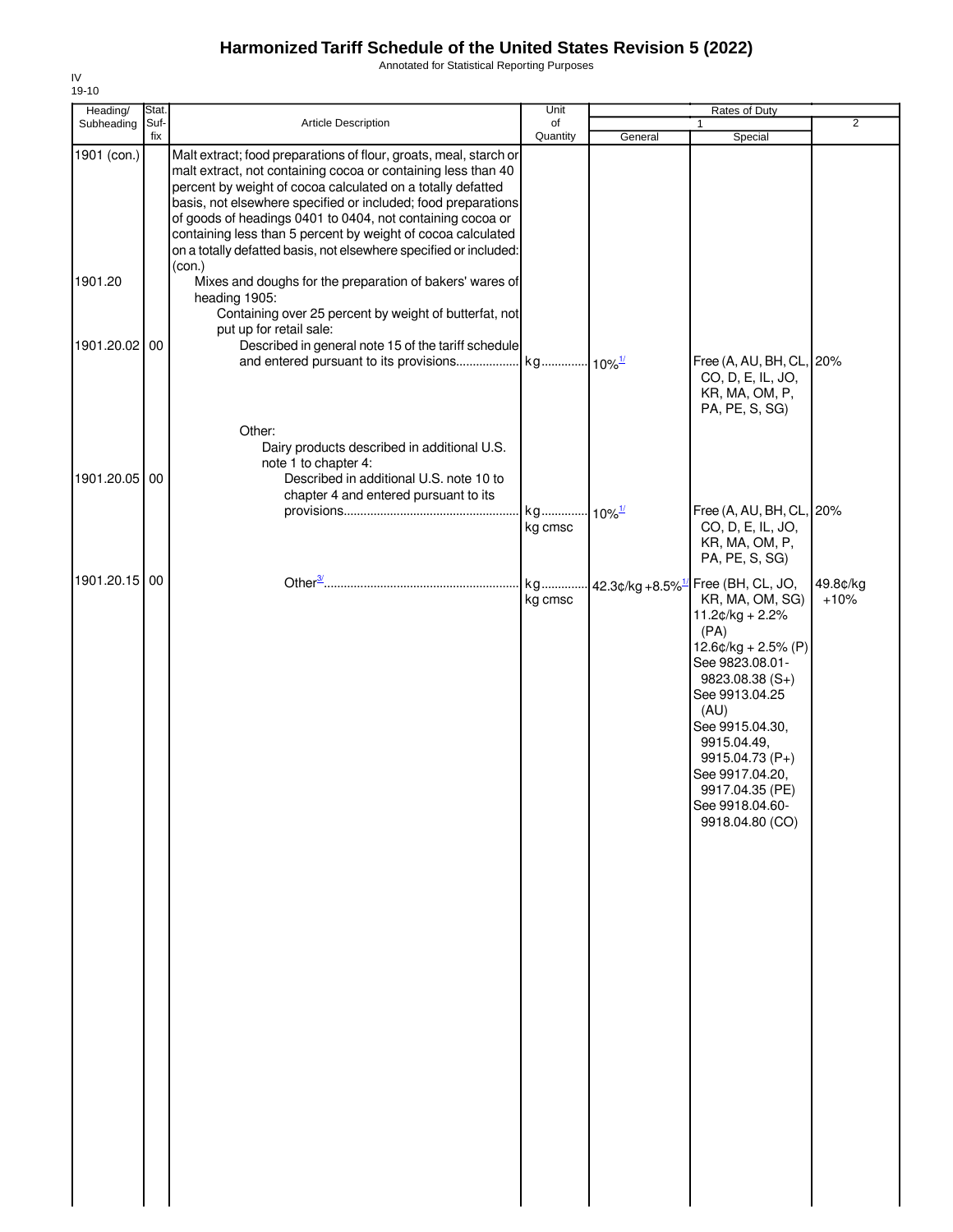Annotated for Statistical Reporting Purposes

| Heading/                         | Stat.       |                                                                                                                                                                                                                                                                                                                                                                                                                                                                                                                                                                                                                                                                                                                                                                                                                   | Unit           |                                        | Rates of Duty                                                                                                                                                                                    |                     |
|----------------------------------|-------------|-------------------------------------------------------------------------------------------------------------------------------------------------------------------------------------------------------------------------------------------------------------------------------------------------------------------------------------------------------------------------------------------------------------------------------------------------------------------------------------------------------------------------------------------------------------------------------------------------------------------------------------------------------------------------------------------------------------------------------------------------------------------------------------------------------------------|----------------|----------------------------------------|--------------------------------------------------------------------------------------------------------------------------------------------------------------------------------------------------|---------------------|
| Subheading                       | Suf-<br>fix | Article Description                                                                                                                                                                                                                                                                                                                                                                                                                                                                                                                                                                                                                                                                                                                                                                                               | of<br>Quantity | General                                | $\mathbf{1}$<br>Special                                                                                                                                                                          | $\overline{2}$      |
| 1901 (con.)<br>1901.20<br>(con.) |             | Malt extract; food preparations of flour, groats, meal, starch or<br>malt extract, not containing cocoa or containing less than 40<br>percent by weight of cocoa calculated on a totally defatted<br>basis, not elsewhere specified or included; food preparations<br>of goods of headings 0401 to 0404, not containing cocoa or<br>containing less than 5 percent by weight of cocoa calculated<br>on a totally defatted basis, not elsewhere specified or included:<br>(con.)<br>Mixes and doughs for the preparation of bakers' wares of<br>heading 1905: (con.)<br>Containing over 25 percent by weight of butterfat, not<br>put up for retail sale: (con.)<br>Other: (con.)<br>Other:<br>Articles containing over 65 percent by dry<br>weight of sugar described in additional<br>U.S. note 2 to chapter 17: |                |                                        |                                                                                                                                                                                                  |                     |
| 1901.20.20                       | 00          | Described in additional U.S. note 7 to                                                                                                                                                                                                                                                                                                                                                                                                                                                                                                                                                                                                                                                                                                                                                                            |                |                                        |                                                                                                                                                                                                  |                     |
|                                  |             | chapter 17 and entered pursuant to its                                                                                                                                                                                                                                                                                                                                                                                                                                                                                                                                                                                                                                                                                                                                                                            | kg cmsc        |                                        | Free (CO, KR, OM,<br>PA, PE, S)                                                                                                                                                                  | 20%                 |
| 1901.20.25                       | 00          |                                                                                                                                                                                                                                                                                                                                                                                                                                                                                                                                                                                                                                                                                                                                                                                                                   | kg<br>kg cmsc  | $.42.3¢/kg +$<br>$8.5\%$ <sup>1/</sup> | Free (BH, CL, JO,<br>KR, OM, SG)<br>See 9822.05.20 (P+)<br>See 9822.06.10 (PE)<br>See 9822.08.01<br>(CO)<br>See 9822.09.17 (PA)<br>See 9823.10.01-<br>$9823.10.45(S+)$<br>See 9822.03.01<br>(MA) | $49.8¢/kg +$<br>10% |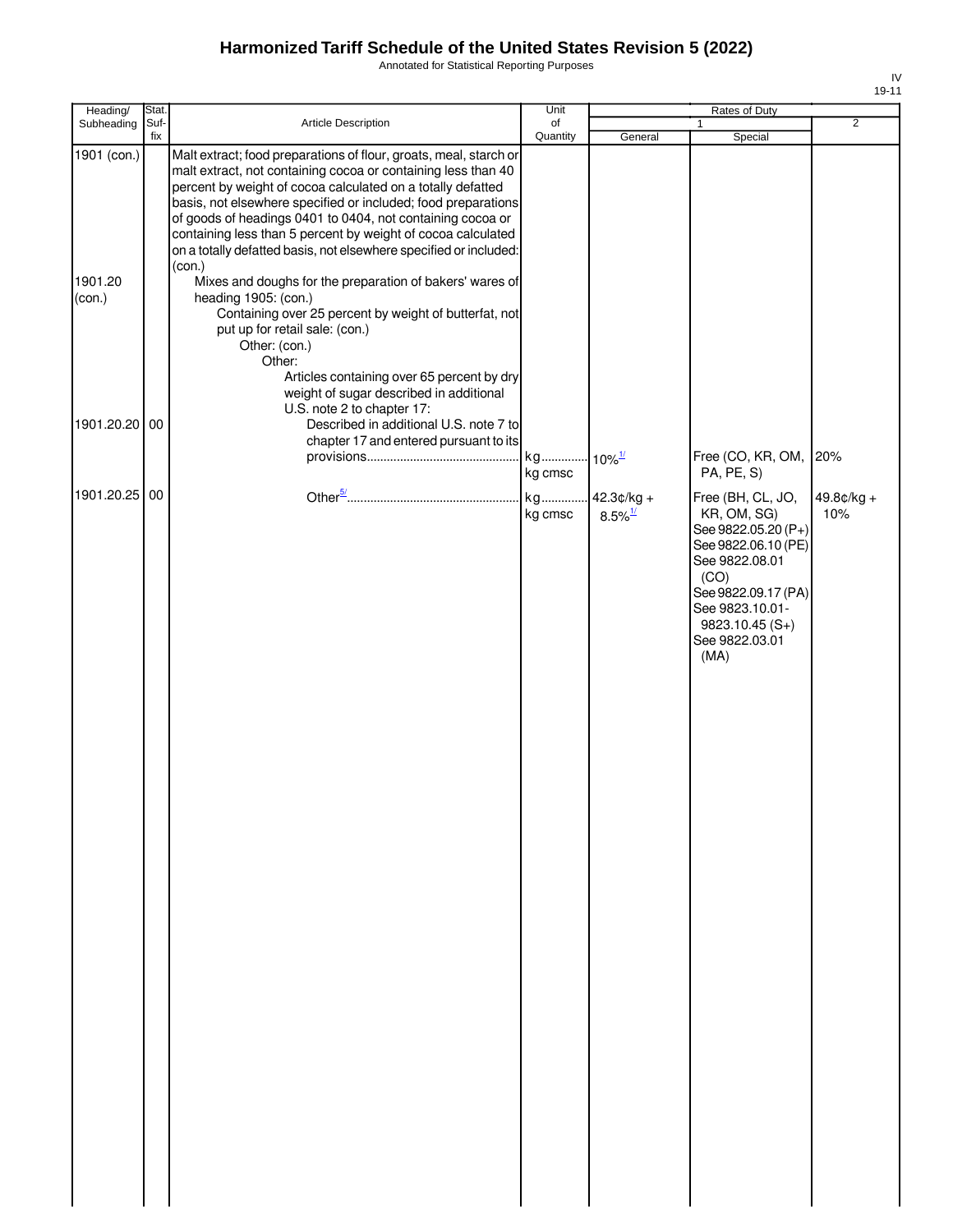Annotated for Statistical Reporting Purposes

| Heading/                                          | Stat.       |                                                                                                                                                                                                                                                                                                                                                                                                                                                                                                                                                                                                                                                                                                                                                                                                                                                               | Unit           |                                       | Rates of Duty                                                                                                                                                                                    |                     |
|---------------------------------------------------|-------------|---------------------------------------------------------------------------------------------------------------------------------------------------------------------------------------------------------------------------------------------------------------------------------------------------------------------------------------------------------------------------------------------------------------------------------------------------------------------------------------------------------------------------------------------------------------------------------------------------------------------------------------------------------------------------------------------------------------------------------------------------------------------------------------------------------------------------------------------------------------|----------------|---------------------------------------|--------------------------------------------------------------------------------------------------------------------------------------------------------------------------------------------------|---------------------|
| Subheading                                        | Suf-<br>fix | Article Description                                                                                                                                                                                                                                                                                                                                                                                                                                                                                                                                                                                                                                                                                                                                                                                                                                           | of<br>Quantity | General                               | 1<br>Special                                                                                                                                                                                     | $\overline{2}$      |
| 1901 (con.)<br>1901.20<br>(con.)<br>1901.20.30 00 |             | Malt extract; food preparations of flour, groats, meal, starch or<br>malt extract, not containing cocoa or containing less than 40<br>percent by weight of cocoa calculated on a totally defatted<br>basis, not elsewhere specified or included; food preparations<br>of goods of headings 0401 to 0404, not containing cocoa or<br>containing less than 5 percent by weight of cocoa calculated<br>on a totally defatted basis, not elsewhere specified or included:<br>(con.)<br>Mixes and doughs for the preparation of bakers' wares of<br>heading 1905: (con.)<br>Containing over 25 percent by weight of butterfat, not<br>put up for retail sale: (con.)<br>Other: (con.)<br>Other: (con.)<br>Mixes and doughs described in additional<br>U.S. note 1 to chapter 19:<br>Described in additional U.S. note 3 to<br>this chapter and entered pursuant to |                |                                       |                                                                                                                                                                                                  |                     |
|                                                   |             |                                                                                                                                                                                                                                                                                                                                                                                                                                                                                                                                                                                                                                                                                                                                                                                                                                                               | kg<br>kg cmsc  | $-10\%$ <sup>1/</sup>                 | Free (A, BH, CL,<br>CO, D, E, IL, JO,<br>KR, MA, OM, P,<br>PA, PE, S, SG)                                                                                                                        | 20%                 |
| 1901.20.35 00                                     |             |                                                                                                                                                                                                                                                                                                                                                                                                                                                                                                                                                                                                                                                                                                                                                                                                                                                               | kg<br>kg cmsc  | $42.3¢/kg +$<br>$8.5\%$ <sup>1/</sup> | Free (BH, CL, JO,<br>KR, OM, SG)<br>See 9822.05.20 (P+)<br>See 9822.06.10 (PE)<br>See 9822.08.01<br>(CO)<br>See 9822.09.17 (PA)<br>See 9823.10.01-<br>$9823.10.45(S+)$<br>See 9822.03.01<br>(MA) | $49.8¢/kg +$<br>10% |
| 1901.20.40 00                                     |             |                                                                                                                                                                                                                                                                                                                                                                                                                                                                                                                                                                                                                                                                                                                                                                                                                                                               | kg<br>kg cmsc  | $8.5\%$ <sup>1/</sup>                 | Free (A, AU, BH, CL, 20%<br>CO, D, E, IL, JO,<br>KR, MA, OM, P,<br>PA, PE, S, SG)                                                                                                                |                     |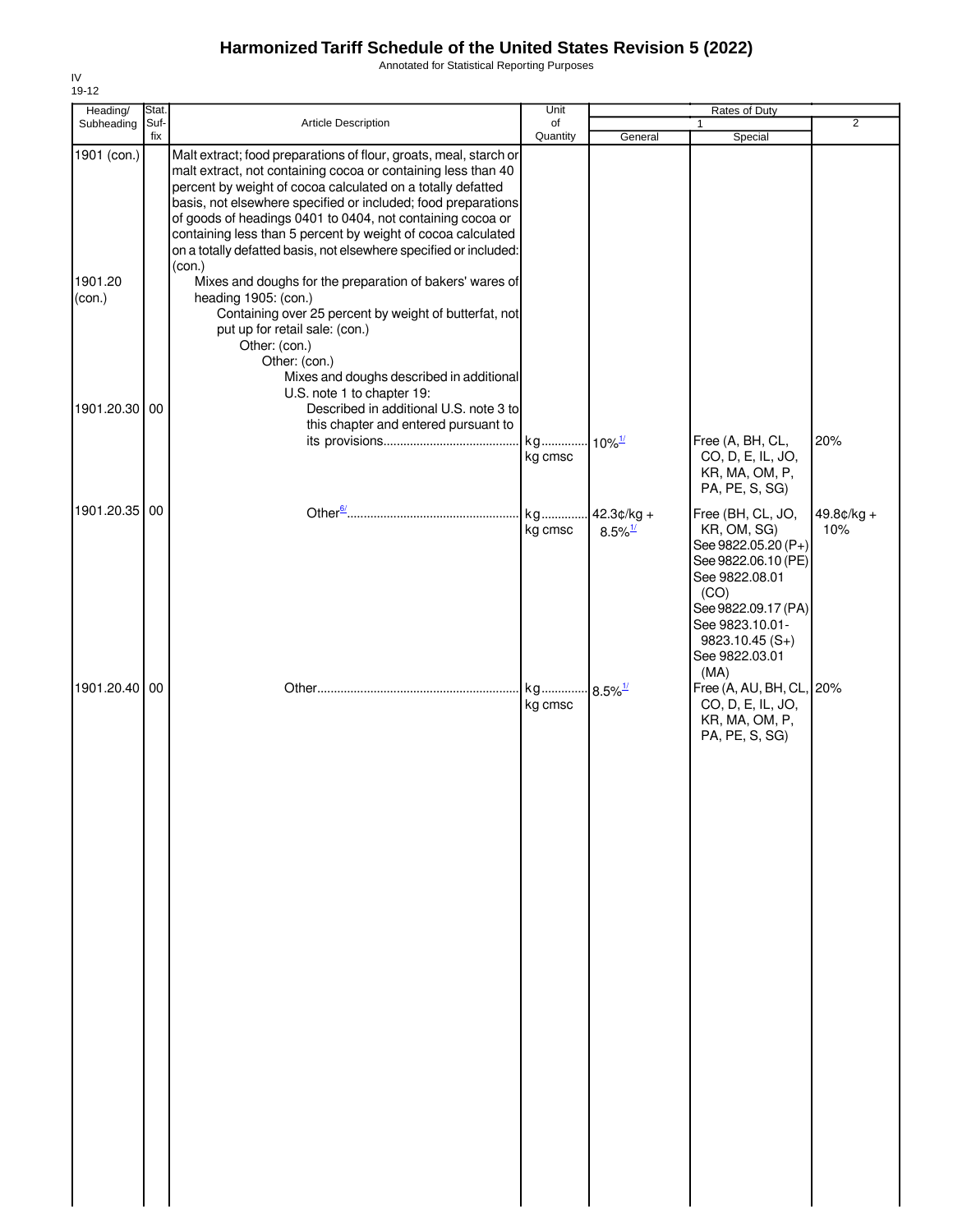Annotated for Statistical Reporting Purposes

| Heading/          | Stat.       |                                                                                                                                                                                                                                                                                                                                                                                                                                                                                 | Unit           |                                       | Rates of Duty                                                                                                                                                                                                                                                                                 |                     |
|-------------------|-------------|---------------------------------------------------------------------------------------------------------------------------------------------------------------------------------------------------------------------------------------------------------------------------------------------------------------------------------------------------------------------------------------------------------------------------------------------------------------------------------|----------------|---------------------------------------|-----------------------------------------------------------------------------------------------------------------------------------------------------------------------------------------------------------------------------------------------------------------------------------------------|---------------------|
| Subheading        | Suf-<br>fix | Article Description                                                                                                                                                                                                                                                                                                                                                                                                                                                             | of<br>Quantity | General                               | 1<br>Special                                                                                                                                                                                                                                                                                  | $\overline{2}$      |
| 1901 (con.)       |             | Malt extract; food preparations of flour, groats, meal, starch or<br>malt extract, not containing cocoa or containing less than 40<br>percent by weight of cocoa calculated on a totally defatted<br>basis, not elsewhere specified or included; food preparations<br>of goods of headings 0401 to 0404, not containing cocoa or<br>containing less than 5 percent by weight of cocoa calculated<br>on a totally defatted basis, not elsewhere specified or included:<br>(con.) |                |                                       |                                                                                                                                                                                                                                                                                               |                     |
| 1901.20<br>(con.) |             | Mixes and doughs for the preparation of bakers' wares of<br>heading 1905: (con.)<br>Other:                                                                                                                                                                                                                                                                                                                                                                                      |                |                                       |                                                                                                                                                                                                                                                                                               |                     |
| 1901.20.42 00     |             | Described in general note 15 of the tariff schedule                                                                                                                                                                                                                                                                                                                                                                                                                             |                |                                       | Free (A, AU, BH, CL, 20%<br>CO, D, E, IL, JO,<br>KR, MA, OM, P,<br>PA, PE, S, SG)                                                                                                                                                                                                             |                     |
| 1901.20.45 00     |             | Other:<br>Dairy products described in additional U.S.<br>note 1 to chapter 4:<br>Described in additional U.S. note 10 to<br>chapter 4 and entered pursuant to its                                                                                                                                                                                                                                                                                                               | kg             | $10\%$ <sup>1/</sup>                  | Free (A*, AU, BH,                                                                                                                                                                                                                                                                             | 20%                 |
|                   |             |                                                                                                                                                                                                                                                                                                                                                                                                                                                                                 | kg cmsc        |                                       | CL, CO, D, E, IL,<br>JO, KR, MA, OM,<br>P, PA, PE, S, SG)                                                                                                                                                                                                                                     |                     |
| 1901.20.50 00     |             |                                                                                                                                                                                                                                                                                                                                                                                                                                                                                 | kg<br>kg cmsc  | $42.3¢/kg +$<br>$8.5\%$ <sup>1/</sup> | Free (BH, CL, JO,<br>KR, MA, OM, SG)<br>$11.2¢/kg + 2.2%$<br>(PA)<br>$12.6$ ¢/kg + 2.5% (P)<br>See 9823.08.01-<br>$9823.08.38(S+)$<br>See 9913.04.25<br>(AU)<br>See 9915.04.30,<br>9915.04.49,<br>9915.04.73 (P+)<br>See 9917.04.20,<br>9917.04.35 (PE)<br>See 9918.04.60-<br>9918.04.80 (CO) | $49.8¢/kg +$<br>10% |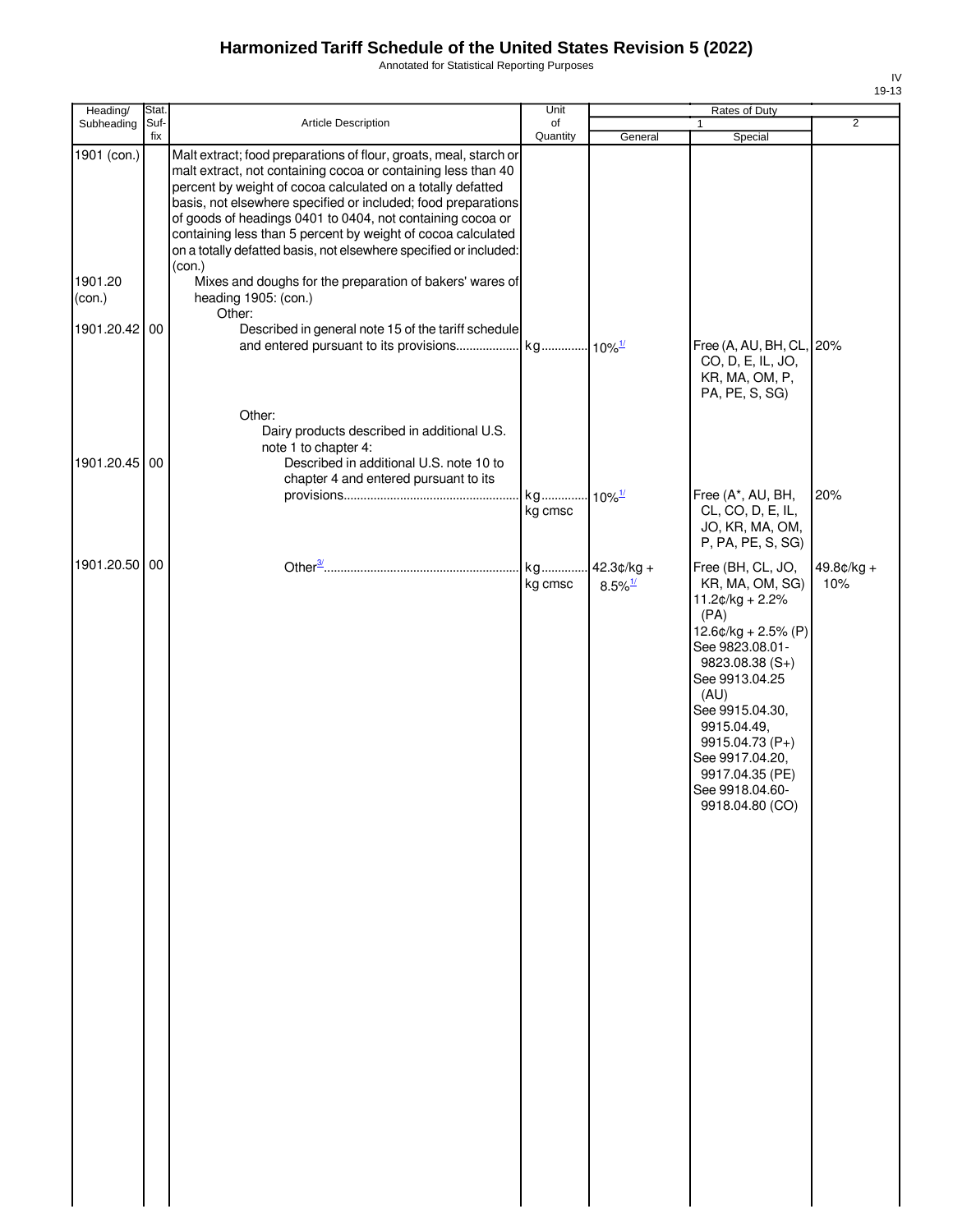Annotated for Statistical Reporting Purposes

| Heading/                         | Stat.       |                                                                                                                                                                                                                                                                                                                                                                                                                                                                                                                                                                                                                                                                                                          | Unit           |                                     | Rates of Duty                                                                                                                                                                                                                       |                     |
|----------------------------------|-------------|----------------------------------------------------------------------------------------------------------------------------------------------------------------------------------------------------------------------------------------------------------------------------------------------------------------------------------------------------------------------------------------------------------------------------------------------------------------------------------------------------------------------------------------------------------------------------------------------------------------------------------------------------------------------------------------------------------|----------------|-------------------------------------|-------------------------------------------------------------------------------------------------------------------------------------------------------------------------------------------------------------------------------------|---------------------|
| Subheading                       | Suf-<br>fix | <b>Article Description</b>                                                                                                                                                                                                                                                                                                                                                                                                                                                                                                                                                                                                                                                                               | of<br>Quantity | General                             | 1<br>Special                                                                                                                                                                                                                        | $\overline{2}$      |
| 1901 (con.)<br>1901.20<br>(con.) |             | Malt extract; food preparations of flour, groats, meal, starch or<br>malt extract, not containing cocoa or containing less than 40<br>percent by weight of cocoa calculated on a totally defatted<br>basis, not elsewhere specified or included; food preparations<br>of goods of headings 0401 to 0404, not containing cocoa or<br>containing less than 5 percent by weight of cocoa calculated<br>on a totally defatted basis, not elsewhere specified or included:<br>(con.)<br>Mixes and doughs for the preparation of bakers' wares of<br>heading 1905: (con.)<br>Other: (con.)<br>Other: (con.)<br>Other:<br>Articles containing over 65 percent by dry<br>weight of sugar described in additional |                |                                     |                                                                                                                                                                                                                                     |                     |
| 1901.20.55 00                    |             | U.S. note 2 to chapter 17:<br>Described in additional U.S. note 7 to                                                                                                                                                                                                                                                                                                                                                                                                                                                                                                                                                                                                                                     |                |                                     |                                                                                                                                                                                                                                     |                     |
|                                  |             | chapter 17 and entered pursuant to its                                                                                                                                                                                                                                                                                                                                                                                                                                                                                                                                                                                                                                                                   |                |                                     | Free (CO, KR, OM,<br>PA, PE, S)                                                                                                                                                                                                     | 20%                 |
| 1901.20.60 00                    |             |                                                                                                                                                                                                                                                                                                                                                                                                                                                                                                                                                                                                                                                                                                          |                | $8.5\%$ <sup>1/</sup>               | Free (BH, CL, JO,<br>KR, OM, SG)<br>See 9822.05.20 (P+)<br>See 9822.06.10 (PE)<br>See 9822.08.01<br>(CO)<br>See 9822.09.17 (PA)<br>See 9823.10.01-<br>$9823.10.45(S+)$<br>See 9822.03.01<br>(MA)                                    | $49.8¢/kg +$<br>10% |
|                                  |             | Mixes and doughs described in additional<br>U.S. note 1 to chapter 19:                                                                                                                                                                                                                                                                                                                                                                                                                                                                                                                                                                                                                                   |                |                                     |                                                                                                                                                                                                                                     |                     |
| 1901.20.65 00                    |             | Described in additional U.S. note 3 to<br>this chapter and entered pursuant to                                                                                                                                                                                                                                                                                                                                                                                                                                                                                                                                                                                                                           |                |                                     | Free (A, BH, CL,<br>CO, D, E, IL, JO,<br>KR, MA, OM, P,<br>PA, PE, S, SG)                                                                                                                                                           | 20%                 |
| 1901.20.70 00                    |             | Other <sup>6/</sup>                                                                                                                                                                                                                                                                                                                                                                                                                                                                                                                                                                                                                                                                                      | kg.            | 42.3¢/kg +<br>$8.5\%$ <sup>1/</sup> | Free (BH, CL, JO, $\left  \right.49.8 \text{c/ka} +$<br>KR, OM, SG)<br>See 9822.05.20 (P+)<br>See 9822.06.10 (PE)<br>See 9822.08.01<br>(CO)<br>See 9822.09.17 (PA)<br>See 9823.10.01-<br>$9823.10.45(S+)$<br>See 9822.03.01<br>(MA) | 10%                 |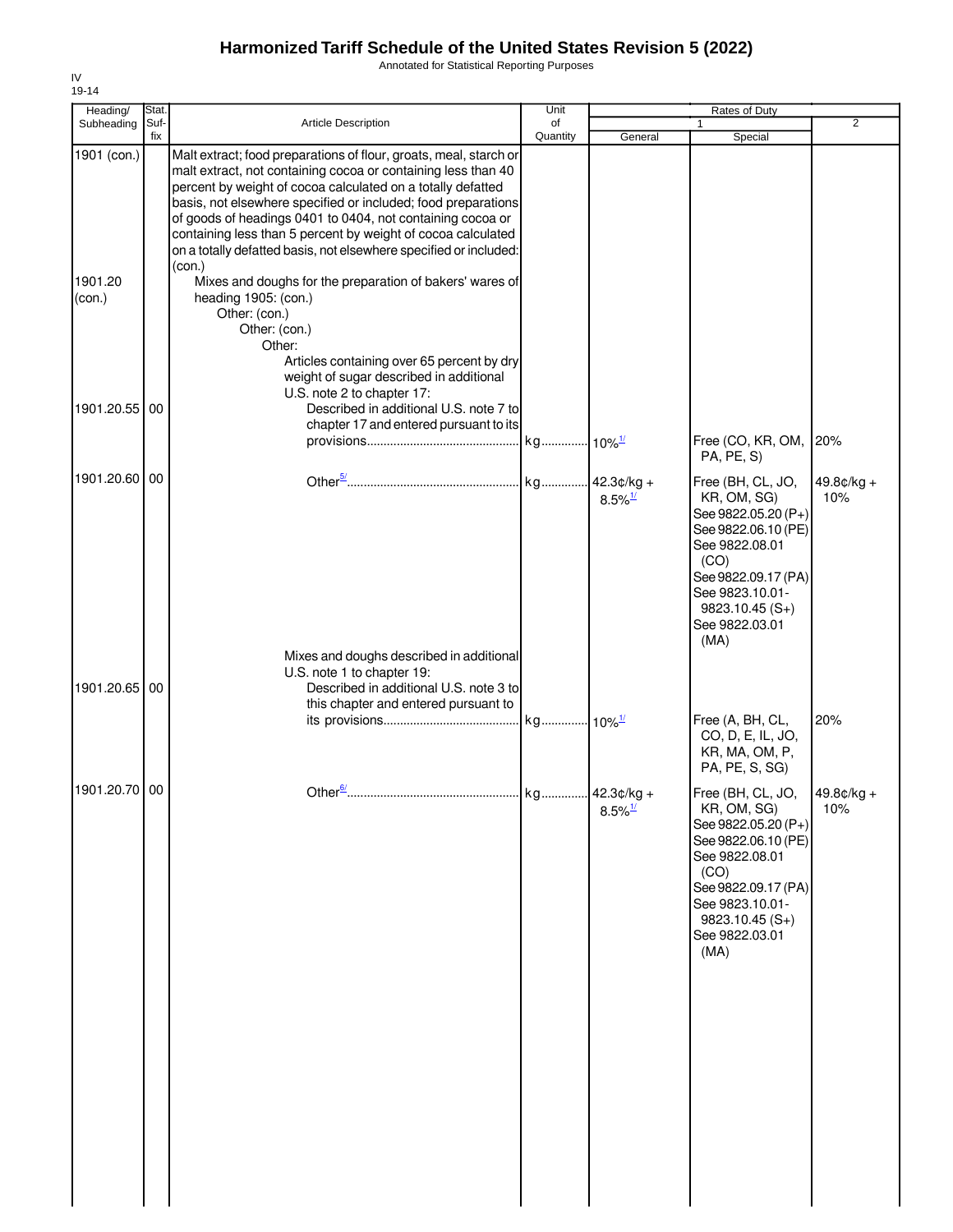Annotated for Statistical Reporting Purposes

| Heading/          | Stat.       |                                                                                                                                                                                                                                                                                                                                                                                                                                                                                 | Unit                                 |         | Rates of Duty                                                                     |                |
|-------------------|-------------|---------------------------------------------------------------------------------------------------------------------------------------------------------------------------------------------------------------------------------------------------------------------------------------------------------------------------------------------------------------------------------------------------------------------------------------------------------------------------------|--------------------------------------|---------|-----------------------------------------------------------------------------------|----------------|
| Subheading        | Suf-<br>fix | Article Description                                                                                                                                                                                                                                                                                                                                                                                                                                                             | of<br>Quantity                       | General | 1<br>Special                                                                      | $\overline{2}$ |
| 1901 (con.)       |             | Malt extract; food preparations of flour, groats, meal, starch or<br>malt extract, not containing cocoa or containing less than 40<br>percent by weight of cocoa calculated on a totally defatted<br>basis, not elsewhere specified or included; food preparations<br>of goods of headings 0401 to 0404, not containing cocoa or<br>containing less than 5 percent by weight of cocoa calculated<br>on a totally defatted basis, not elsewhere specified or included:<br>(con.) |                                      |         |                                                                                   |                |
| 1901.20<br>(con.) |             | Mixes and doughs for the preparation of bakers' wares of<br>heading 1905: (con.)<br>Other: (con.)<br>Other: (con.)<br>Other: (con.)                                                                                                                                                                                                                                                                                                                                             |                                      |         |                                                                                   |                |
| 1901.20.80        | 00          |                                                                                                                                                                                                                                                                                                                                                                                                                                                                                 |                                      |         | Free (A, AU, BH, CL, 20%<br>CO, D, E, IL, JO,<br>KR, MA, OM, P,<br>PA, PE, S, SG) |                |
| 1901.90           |             | Other:<br>Malt extract:                                                                                                                                                                                                                                                                                                                                                                                                                                                         |                                      |         |                                                                                   |                |
| 1901.90.10 00     |             |                                                                                                                                                                                                                                                                                                                                                                                                                                                                                 |                                      |         | Free (A+, AU, BH,<br>CL, CO, D, E, IL,<br>JO, KR, MA, OM,<br>P, PA, PE, S, SG)    | 26¢/liter      |
| 1901.90.20 00     |             |                                                                                                                                                                                                                                                                                                                                                                                                                                                                                 |                                      |         | Free (A+, AU, BH,<br>CL, CO, D, E, IL,<br>JO, KR, MA, OM,<br>P, PA, PE, S, SG)    | 60%            |
| 1901.90.25 00     |             | Puddings ready for immediate consumption without                                                                                                                                                                                                                                                                                                                                                                                                                                |                                      |         |                                                                                   | 30%            |
| 1901.90.28 00     |             | Dry mixtures containing less than 31 percent by weight<br>of butterfat and consisting of not less than 17.5 percent<br>by weight each of sodium caseinate, butterfat, whey<br>solids containing over 5.5 percent by weight of<br>butterfat, and dried whole milk, but not containing dried<br>milk, dried whey or dried buttermilk any of which<br>contain 5.5 percent or less by weight of butterfat                                                                           | kg 0.37¢/kg <sup>1/</sup><br>kg cmsc |         | Free (A, AU, BH, CL, 12.1¢/kg<br>CO, D, E, IL, JO,                                |                |
|                   |             |                                                                                                                                                                                                                                                                                                                                                                                                                                                                                 |                                      |         | KR, MA, OM, P,<br>PA, PE, S, SG)                                                  |                |
| 1901.90.32 00     |             |                                                                                                                                                                                                                                                                                                                                                                                                                                                                                 |                                      |         | Free (A+, AU, BH,<br>CL, CO, D, E, IL,<br>JO, KR, MA, OM,<br>P, PA, PE, S, SG)    | 35%            |
|                   |             |                                                                                                                                                                                                                                                                                                                                                                                                                                                                                 |                                      |         |                                                                                   |                |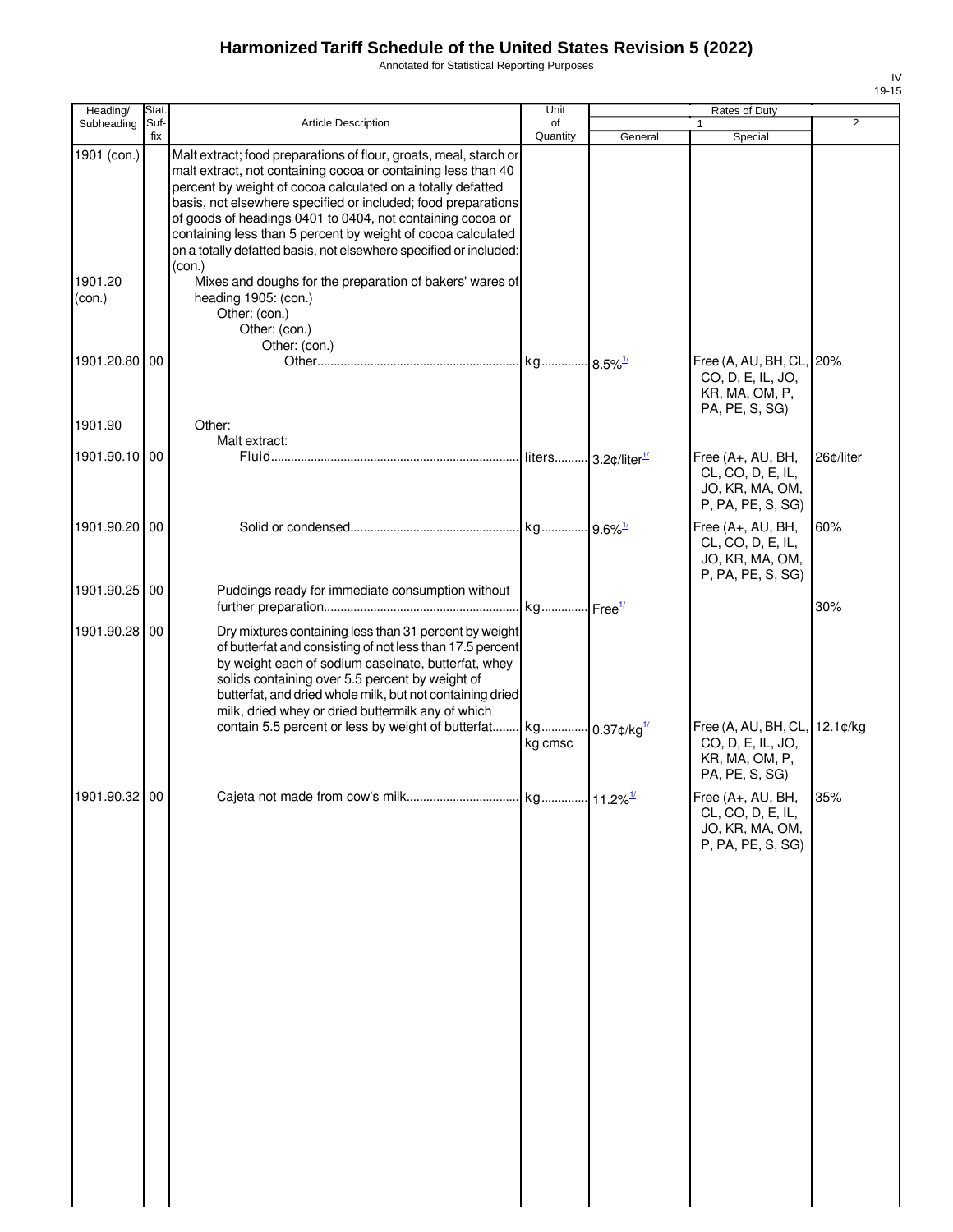Annotated for Statistical Reporting Purposes

| Heading/               | Stat.       |                                                                                                                                                                                                                                                                                                                                                                                                                                                                                                  | Unit                 |                          | Rates of Duty                                                                                                                                                                                                                                                                                                       |                |
|------------------------|-------------|--------------------------------------------------------------------------------------------------------------------------------------------------------------------------------------------------------------------------------------------------------------------------------------------------------------------------------------------------------------------------------------------------------------------------------------------------------------------------------------------------|----------------------|--------------------------|---------------------------------------------------------------------------------------------------------------------------------------------------------------------------------------------------------------------------------------------------------------------------------------------------------------------|----------------|
| Subheading             | Suf-<br>fix | Article Description                                                                                                                                                                                                                                                                                                                                                                                                                                                                              | of<br>Quantity       |                          |                                                                                                                                                                                                                                                                                                                     | $\overline{2}$ |
| 1901 (con.)<br>1901.90 |             | Malt extract; food preparations of flour, groats, meal, starch or<br>malt extract, not containing cocoa or containing less than 40<br>percent by weight of cocoa calculated on a totally defatted<br>basis, not elsewhere specified or included; food preparations<br>of goods of headings 0401 to 0404, not containing cocoa or<br>containing less than 5 percent by weight of cocoa calculated<br>on a totally defatted basis, not elsewhere specified or included:<br>(con.)<br>Other: (con.) |                      | General                  | Special                                                                                                                                                                                                                                                                                                             |                |
| (con.)                 |             | Margarine cheese:                                                                                                                                                                                                                                                                                                                                                                                                                                                                                |                      |                          |                                                                                                                                                                                                                                                                                                                     |                |
| 1901.90.33 00          |             | Described in general note 15 of the tariff schedule<br>and entered pursuant to its provisions                                                                                                                                                                                                                                                                                                                                                                                                    | kg 10% <sup>1/</sup> |                          | Free (A+, AU, BH,<br>CL, CO, D, E, IL,<br>JO, KR, MA, OM,<br>P, PA, PE, S, SG)                                                                                                                                                                                                                                      | 20%            |
| 1901.90.34 00          |             | Described in additional U.S. note 23 to chapter 4                                                                                                                                                                                                                                                                                                                                                                                                                                                |                      |                          |                                                                                                                                                                                                                                                                                                                     |                |
|                        |             | and entered pursuant to its provisions                                                                                                                                                                                                                                                                                                                                                                                                                                                           | kg<br>kg cmsc        | $10\%$ <sup>1/</sup>     | Free (A+, BH, CL,<br>CO, D, E, IL, JO,<br>KR, MA, OM, P,<br>PA, PE, S, SG)                                                                                                                                                                                                                                          | 20%            |
| 1901.90.36 00          |             |                                                                                                                                                                                                                                                                                                                                                                                                                                                                                                  | kg<br>kg cmsc        | \$1.128/kg <sup>1/</sup> | Free (BH, CL, JO,<br>MA, OM, SG)<br>30¢/kg (KR)<br>33.8¢/kg (P)<br>See 9823.04.01-<br>$9823.04.54(S+)$<br>See 9908.04.05 (IL)<br>See 9915.04.80,<br>9915.04.88,<br>9915.04.97 (P+)<br>See 9917.04.58,<br>9917.04.58 (PE)<br>See 9918.04.50-<br>9918.04.59 (CO)<br>See 9919.04.50,<br>9919.04.57,<br>9919.04.67 (PA) | \$1.328/kg     |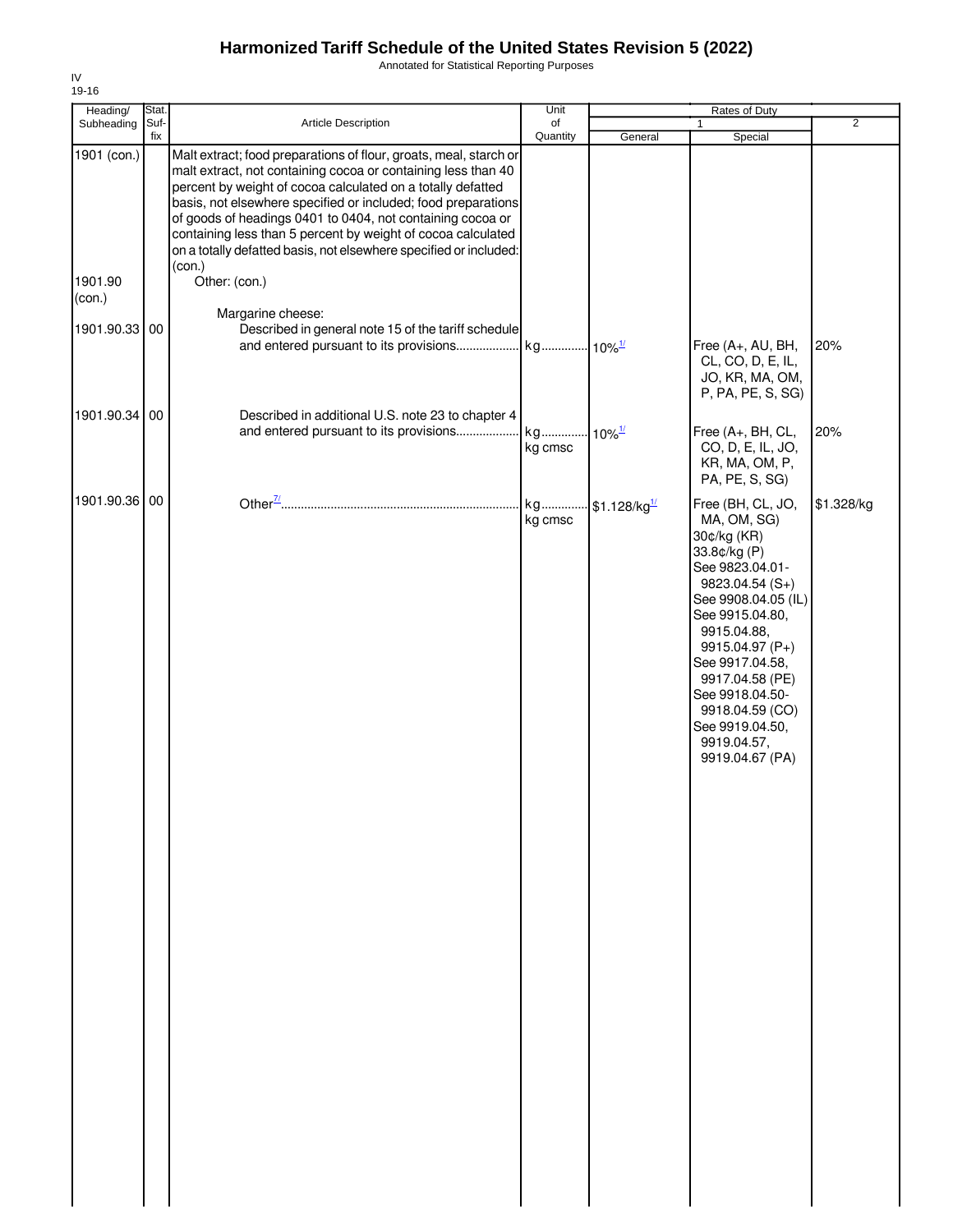Annotated for Statistical Reporting Purposes

| Heading/                         | Stat.       |                                                                                                                                                                                                                                                                                                                                                                                                                                                                                                            | Unit                 |                                    | Rates of Duty                                                                                                                                                                                                                                                                                                                |                      |
|----------------------------------|-------------|------------------------------------------------------------------------------------------------------------------------------------------------------------------------------------------------------------------------------------------------------------------------------------------------------------------------------------------------------------------------------------------------------------------------------------------------------------------------------------------------------------|----------------------|------------------------------------|------------------------------------------------------------------------------------------------------------------------------------------------------------------------------------------------------------------------------------------------------------------------------------------------------------------------------|----------------------|
| Subheading                       | Suf-<br>fix | Article Description                                                                                                                                                                                                                                                                                                                                                                                                                                                                                        | of<br>Quantity       | General                            | 1<br>Special                                                                                                                                                                                                                                                                                                                 | $\overline{2}$       |
| 1901 (con.)<br>1901.90<br>(con.) |             | Malt extract; food preparations of flour, groats, meal, starch or<br>malt extract, not containing cocoa or containing less than 40<br>percent by weight of cocoa calculated on a totally defatted<br>basis, not elsewhere specified or included; food preparations<br>of goods of headings 0401 to 0404, not containing cocoa or<br>containing less than 5 percent by weight of cocoa calculated<br>on a totally defatted basis, not elsewhere specified or included:<br>(con.)<br>Other: (con.)<br>Other: |                      |                                    |                                                                                                                                                                                                                                                                                                                              |                      |
| 1901.90.60 00                    |             | Dairy products described in additional U.S. note<br>1 to chapter 4:<br>Dairy preparations containing over 10 percent<br>by weight of milk solids:<br>Described in general note 15 of the tariff<br>schedule and entered pursuant to its                                                                                                                                                                                                                                                                    | kg 16% <sup>1/</sup> |                                    | Free (A+, AU, BH,<br>CL, CO, D, E, IL,                                                                                                                                                                                                                                                                                       | 25%                  |
| 1901.90.61                       | 00          | Described in additional U.S. note 10 to<br>chapter 4 and entered pursuant to its                                                                                                                                                                                                                                                                                                                                                                                                                           | kg<br>kg cmsc        | $16\%$ <sup>1/</sup>               | JO, KR, MA, OM,<br>P, PA, PE, S, SG)<br>Free (A, AU, BH, CL, 25%<br>CO, D, E, IL, JO,                                                                                                                                                                                                                                        |                      |
| 1901.90.62 00                    |             |                                                                                                                                                                                                                                                                                                                                                                                                                                                                                                            | kg<br>kg cmsc        | \$1.035/kg<br>+13.6% $\frac{1}{2}$ | KR, MA, OM, P,<br>PA, PE, S, SG)<br>Free (BH, CL, JO,<br>KR, MA, OM, SG)<br>$27.6$ ¢/kg + 3.6%<br>(PA)<br>$31¢/kg + 4% (P)$<br>See 9823.08.01-<br>9823.08.38 (S+)<br>See 9913.04.25<br>(AU)<br>See 9915.04.30,<br>9915.04.50,<br>9915.04.74 (P+)<br>See 9917.04.20,<br>9917.04.36 (PE)<br>See 9918.04.60-<br>9918.04.80 (CO) | $$1.217/kg +$<br>16% |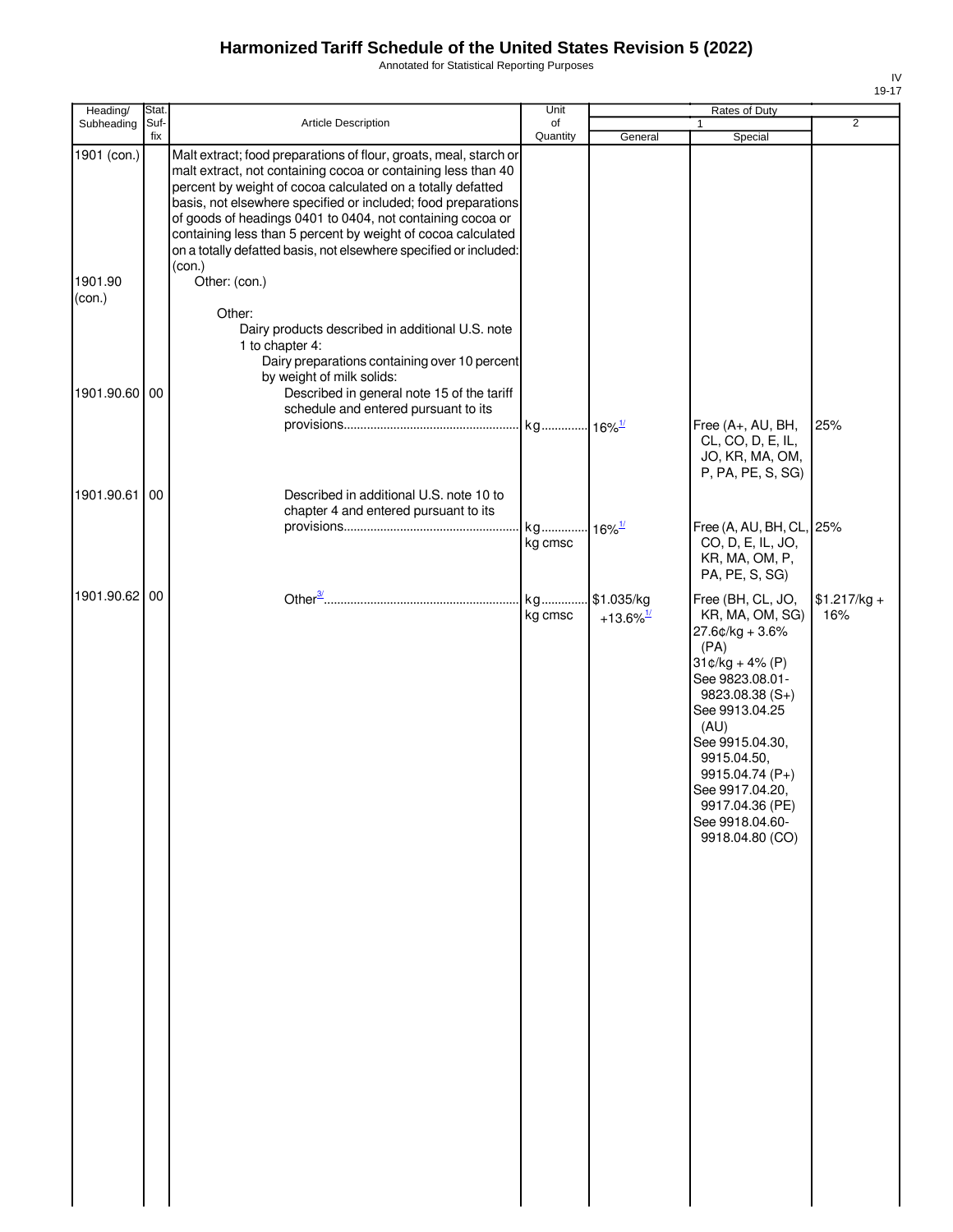Annotated for Statistical Reporting Purposes

| Heading/          | Stat.       |                                                                                                                                                                                                                                                                                                                                                                                                                                                                                 | Unit                 |                        | Rates of Duty                                                                                                                                                                                                                                                                             |                      |
|-------------------|-------------|---------------------------------------------------------------------------------------------------------------------------------------------------------------------------------------------------------------------------------------------------------------------------------------------------------------------------------------------------------------------------------------------------------------------------------------------------------------------------------|----------------------|------------------------|-------------------------------------------------------------------------------------------------------------------------------------------------------------------------------------------------------------------------------------------------------------------------------------------|----------------------|
| Subheading        | Suf-<br>fix | Article Description                                                                                                                                                                                                                                                                                                                                                                                                                                                             | of                   |                        | 1                                                                                                                                                                                                                                                                                         | $\overline{2}$       |
| 1901 (con.)       |             | Malt extract; food preparations of flour, groats, meal, starch or<br>malt extract, not containing cocoa or containing less than 40<br>percent by weight of cocoa calculated on a totally defatted<br>basis, not elsewhere specified or included; food preparations<br>of goods of headings 0401 to 0404, not containing cocoa or<br>containing less than 5 percent by weight of cocoa calculated<br>on a totally defatted basis, not elsewhere specified or included:<br>(con.) | Quantity             | General                | Special                                                                                                                                                                                                                                                                                   |                      |
| 1901.90<br>(con.) |             | Other: (con.)<br>Other: (con.)<br>Dairy products described in additional U.S. note<br>1 to chapter 4: (con.)<br>Other:                                                                                                                                                                                                                                                                                                                                                          |                      |                        |                                                                                                                                                                                                                                                                                           |                      |
| 1901.90.63 00     |             | Described in general note 15 of the tariff<br>schedule and entered pursuant to its                                                                                                                                                                                                                                                                                                                                                                                              | kg 16% <sup>1/</sup> |                        | Free (A+, AU, BH,<br>CL, CO, D, E, IL,                                                                                                                                                                                                                                                    | 25%                  |
| 1901.90.64 00     |             | Described in additional U.S. note 10 to                                                                                                                                                                                                                                                                                                                                                                                                                                         |                      |                        | JO, KR, MA, OM,<br>P, PA, PE, S, SG)                                                                                                                                                                                                                                                      |                      |
|                   |             | chapter 4 and entered pursuant to its                                                                                                                                                                                                                                                                                                                                                                                                                                           | kg 16% <sup>1/</sup> |                        | Free (A+, AU, BH,<br>CL, CO, D, E, IL,<br>JO, KR, MA, OM,<br>P, PA, PE, S, SG)                                                                                                                                                                                                            | 25%                  |
| 1901.90.65 00     |             |                                                                                                                                                                                                                                                                                                                                                                                                                                                                                 |                      | $13.6\%$ <sup>1/</sup> | Free (BH, CL, JO,<br>KR, MA, OM, SG)<br>$27.6$ ¢/kg + 3.6%<br>(PA)<br>$31¢/kg + 4% (P)$<br>See 9823.08.01-<br>$9823.08.38(S+)$<br>See 9913.04.25<br>(AU)<br>See 9915.04.30,<br>9915.04.50,<br>9915.04.74 (P+)<br>See 9917.04.20,<br>9917.04.36 (PE)<br>See 9918.04.60-<br>9918.04.80 (CO) | $$1.217/kg +$<br>16% |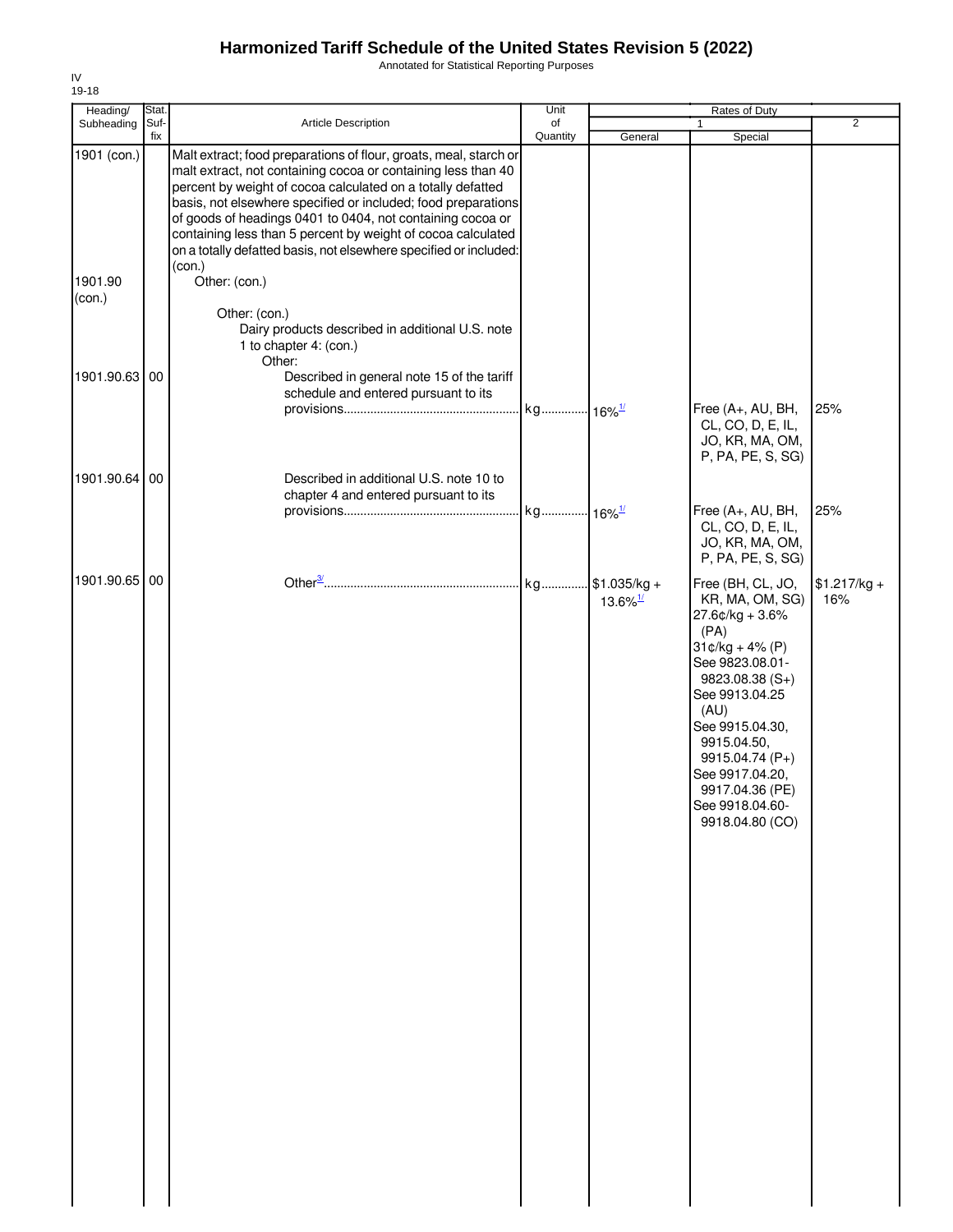Annotated for Statistical Reporting Purposes

| Heading/          | Stat. |                                                                                                                                                                                                                                                                                                                                                                                                                                                                       | Unit     |                       | Rates of Duty                                                                                                                                                                                                  |                   |
|-------------------|-------|-----------------------------------------------------------------------------------------------------------------------------------------------------------------------------------------------------------------------------------------------------------------------------------------------------------------------------------------------------------------------------------------------------------------------------------------------------------------------|----------|-----------------------|----------------------------------------------------------------------------------------------------------------------------------------------------------------------------------------------------------------|-------------------|
| Subheading        | Suf-  | Article Description                                                                                                                                                                                                                                                                                                                                                                                                                                                   | of       |                       | $\mathbf{1}$                                                                                                                                                                                                   | $\overline{2}$    |
| 1901 (con.)       | fix   | Malt extract; food preparations of flour, groats, meal, starch or<br>malt extract, not containing cocoa or containing less than 40<br>percent by weight of cocoa calculated on a totally defatted<br>basis, not elsewhere specified or included; food preparations<br>of goods of headings 0401 to 0404, not containing cocoa or<br>containing less than 5 percent by weight of cocoa calculated<br>on a totally defatted basis, not elsewhere specified or included: | Quantity | General               | Special                                                                                                                                                                                                        |                   |
| 1901.90<br>(con.) |       | (con.)<br>Other: (con.)<br>Other: (con.)                                                                                                                                                                                                                                                                                                                                                                                                                              |          |                       |                                                                                                                                                                                                                |                   |
| 1901.90.66 00     |       | Other:<br>Described in general note 15 of the tariff<br>schedule and entered pursuant to its                                                                                                                                                                                                                                                                                                                                                                          |          |                       | Free (A+, AU, BH,<br>CL, CO, D, E, IL,                                                                                                                                                                         | 20%               |
| 1901.90.67 00     |       | Other:<br>Articles containing over 65 percent by dry<br>weight of sugar described in additional<br>U.S. note 2 to chapter 17:<br>Described in additional U.S. note 7 to<br>chapter 17 and entered pursuant to its                                                                                                                                                                                                                                                     |          |                       | JO, KR, MA, OM,<br>P, PA, PE, S, SG)<br>Free (CO, KR, OM,                                                                                                                                                      | 20%               |
| 1901.90.68 00     |       |                                                                                                                                                                                                                                                                                                                                                                                                                                                                       |          | $8.5\%$ <sup>1/</sup> | PA, PE, S)<br>Free (BH, CL, JO,<br>KR, OM, SG)<br>See 9822.05.20 (P+)<br>See 9822.06.10 (PE)<br>See 9822.08.01<br>(CO)<br>See 9822.09.17 (PA)<br>See 9823.10.01-<br>$9823.10.45(S+)$<br>See 9822.03.01<br>(MA) | 27.9¢/kg +<br>10% |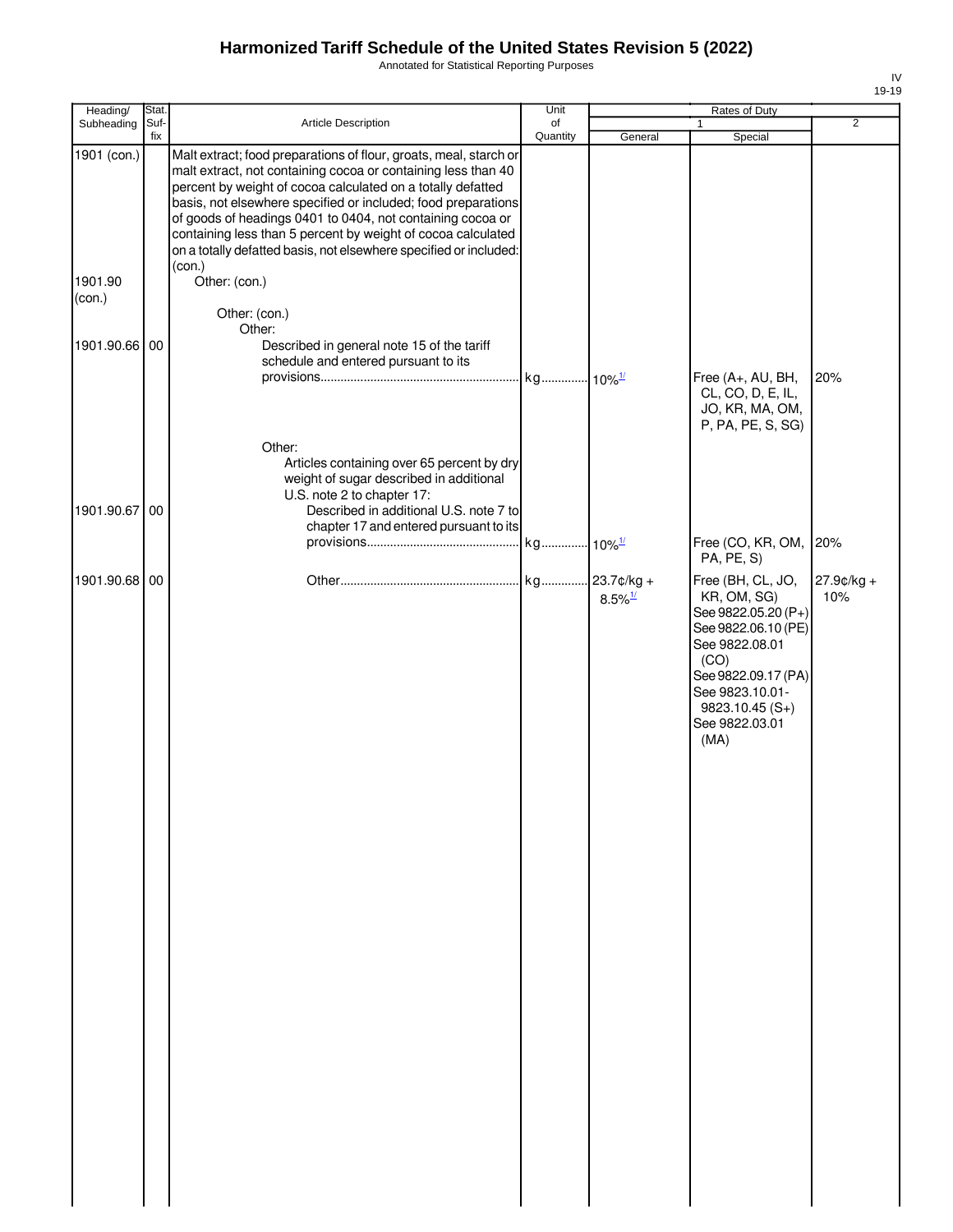Annotated for Statistical Reporting Purposes

| Heading/          | Stat.       |                                                                                                                                                                                                                                                                                                                                                                                                                                                                                 | Unit           |                                        | Rates of Duty                                                                                                                                                                                    |                   |
|-------------------|-------------|---------------------------------------------------------------------------------------------------------------------------------------------------------------------------------------------------------------------------------------------------------------------------------------------------------------------------------------------------------------------------------------------------------------------------------------------------------------------------------|----------------|----------------------------------------|--------------------------------------------------------------------------------------------------------------------------------------------------------------------------------------------------|-------------------|
| Subheading        | Suf-<br>fix | Article Description                                                                                                                                                                                                                                                                                                                                                                                                                                                             | of<br>Quantity | General                                | Special                                                                                                                                                                                          | $\overline{2}$    |
| 1901 (con.)       |             | Malt extract; food preparations of flour, groats, meal, starch or<br>malt extract, not containing cocoa or containing less than 40<br>percent by weight of cocoa calculated on a totally defatted<br>basis, not elsewhere specified or included; food preparations<br>of goods of headings 0401 to 0404, not containing cocoa or<br>containing less than 5 percent by weight of cocoa calculated<br>on a totally defatted basis, not elsewhere specified or included:<br>(con.) |                |                                        |                                                                                                                                                                                                  |                   |
| 1901.90<br>(con.) |             | Other: (con.)<br>Other: (con.)                                                                                                                                                                                                                                                                                                                                                                                                                                                  |                |                                        |                                                                                                                                                                                                  |                   |
|                   |             | Other: (con.)<br>Other: (con.)<br>Articles containing over 10 percent by dry<br>weight of sugar described in additional<br>U.S. note 3 to chapter 17:                                                                                                                                                                                                                                                                                                                           |                |                                        |                                                                                                                                                                                                  |                   |
| 1901.90.69        | 00          | Described in additional U.S. note 8 to                                                                                                                                                                                                                                                                                                                                                                                                                                          |                |                                        | Free (A+, BH, CL,<br>CO, D, E, IL, JO,<br>KR, MA, OM, P,<br>PA, PE, S, SG)                                                                                                                       | 20%               |
| 1901.90.71        | 00          |                                                                                                                                                                                                                                                                                                                                                                                                                                                                                 | kg             | $.23.7c/kg +$<br>$8.5\%$ <sup>1/</sup> | Free (BH, CL, JO,<br>KR, OM, SG)<br>See 9822.05.20 (P+)<br>See 9822.06.10 (PE)<br>See 9822.08.01<br>(CO)<br>See 9822.09.17 (PA)<br>See 9823.10.01-<br>$9823.10.45(S+)$<br>See 9822.03.01<br>(MA) | 27.9¢/kg +<br>10% |
| 1901.90.72 00     |             | Other:<br>Containing over 5.5 percent by weight<br>of butterfat and not packaged for retail                                                                                                                                                                                                                                                                                                                                                                                     | kg<br>kg cmsc  | $10.2\%$ <sup>1/</sup>                 | Free (A+, AU, BH,<br>CL, CO, D, E, IL,                                                                                                                                                           | 20%               |
| 1901.90.91        |             |                                                                                                                                                                                                                                                                                                                                                                                                                                                                                 |                |                                        | JO, KR, MA, OM,<br>P, PA, PE, S, SG)<br>Free (A, AU, BH, CL, 20%                                                                                                                                 |                   |
|                   | 82          | Corn-soya milk blends kg                                                                                                                                                                                                                                                                                                                                                                                                                                                        |                | $6.4\%$ <sup>8/</sup>                  | CO, D, E, IL, JO,<br>KR, MA, OM, P,<br>PA, PE, S, SG)                                                                                                                                            |                   |
|                   | 85          | Wheat-flour-soya blends kg                                                                                                                                                                                                                                                                                                                                                                                                                                                      |                |                                        |                                                                                                                                                                                                  |                   |
|                   | 95          |                                                                                                                                                                                                                                                                                                                                                                                                                                                                                 |                |                                        |                                                                                                                                                                                                  |                   |
|                   |             |                                                                                                                                                                                                                                                                                                                                                                                                                                                                                 |                |                                        |                                                                                                                                                                                                  |                   |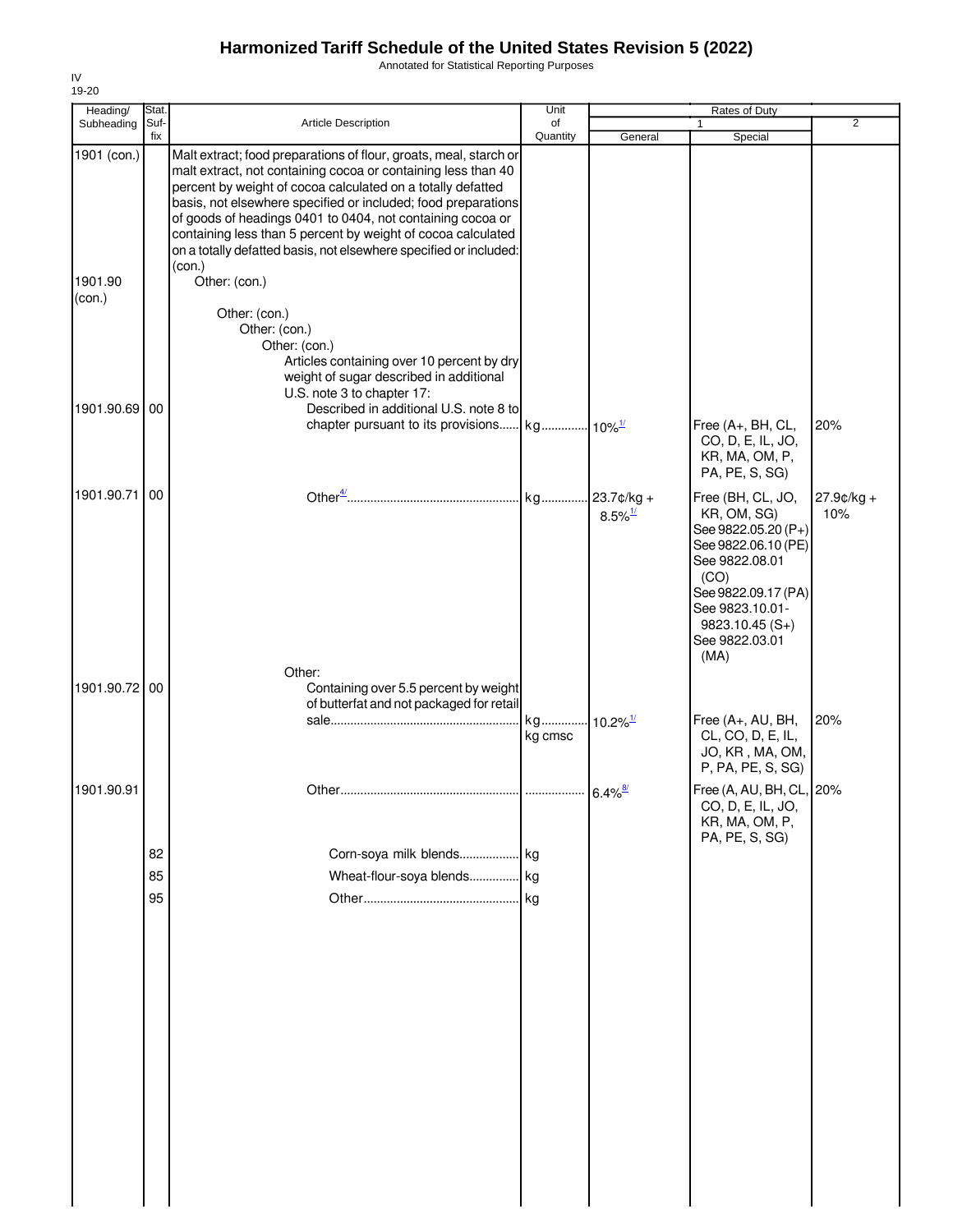Annotated for Statistical Reporting Purposes

| Heading/                      | Stat.       |                                                                                                                                                                                                                                                                                                   | Unit           |                       | Rates of Duty                                                                  |         |
|-------------------------------|-------------|---------------------------------------------------------------------------------------------------------------------------------------------------------------------------------------------------------------------------------------------------------------------------------------------------|----------------|-----------------------|--------------------------------------------------------------------------------|---------|
| Subheading                    | Suf-<br>fix | <b>Article Description</b>                                                                                                                                                                                                                                                                        | of<br>Quantity | General               | $\mathbf{1}$<br>Special                                                        | 2       |
| 1902<br>1902.11<br>1902.11.20 |             | Pasta, whether or not cooked or stuffed (with meat or other<br>substances) or otherwise prepared, such as spaghetti,<br>macaroni, noodles, lasagna, gnocchi, ravioli, cannelloni;<br>couscous, whether or not prepared:<br>Uncooked pasta, not stuffed or otherwise prepared:<br>Containing eggs: |                | Free <sup>1/</sup>    |                                                                                | 6.6¢/kg |
|                               | 10          | Product of a European Union (EU) country:<br>Subject to the Inward Processing Regime                                                                                                                                                                                                              |                |                       |                                                                                |         |
|                               | 20          | Subject to the EU reduced export refund<br>in accordance with the US-EU Pasta                                                                                                                                                                                                                     |                |                       |                                                                                |         |
|                               | 30<br>90    | Product of a country other than an EU                                                                                                                                                                                                                                                             |                |                       |                                                                                |         |
| 1902.11.40                    | 00          | Other, including pasta packaged with sauce                                                                                                                                                                                                                                                        |                |                       | Free (A*, AU, BH,<br>CL, CO, D, E, IL,<br>JO, KR, MA, OM,                      | 20%     |
| 1902.19<br>1902.19.20         |             | Other:<br>Product of a European Union (EU) Country:                                                                                                                                                                                                                                               |                | Free <sup>8/</sup>    | P, PA, PE, S, SG)                                                              | 4.4¢/kg |
|                               | 10<br>20    | Subject to the Inward Processing Regime<br>Subject to the EU reduced export refund                                                                                                                                                                                                                |                |                       |                                                                                |         |
|                               |             | in accordance with the US-EU Pasta                                                                                                                                                                                                                                                                |                |                       |                                                                                |         |
|                               | 30<br>90    | Product of a country other than an EU                                                                                                                                                                                                                                                             |                |                       |                                                                                |         |
| 1902.19.40                    | 00          | Other, including pasta packaged with sauce                                                                                                                                                                                                                                                        |                |                       | Free (A*, AU, BH,<br>CL, CO, D, E, IL,<br>JO, KR, MA, OM,<br>P, PA, PE, S, SG) | 20%     |
| 1902.20.00                    |             | Stuffed pasta, whether or not cooked or otherwise                                                                                                                                                                                                                                                 |                |                       | Free (A*, AU, BH,<br>CL, CO, D, E, IL,<br>JO, KR, MA, OM,                      | 20%     |
|                               | 20          | Other:                                                                                                                                                                                                                                                                                            |                |                       | P, PA, PE, S, SG)                                                              |         |
| 1902.30.00                    | 40<br>60    |                                                                                                                                                                                                                                                                                                   | l kg           | $6.4\%$ <sup>8/</sup> | Free (A*, AU, BH,                                                              | 20%     |
|                               |             |                                                                                                                                                                                                                                                                                                   |                |                       | CL, CO, D, E, IL,<br>JO, KR, MA, OM,<br>P, PA, PE, S, SG)                      |         |
|                               | 20<br>40    | Other:                                                                                                                                                                                                                                                                                            | l kg           |                       |                                                                                |         |
|                               | 60          |                                                                                                                                                                                                                                                                                                   |                |                       |                                                                                |         |
|                               |             |                                                                                                                                                                                                                                                                                                   |                |                       |                                                                                |         |
|                               |             |                                                                                                                                                                                                                                                                                                   |                |                       |                                                                                |         |
|                               |             |                                                                                                                                                                                                                                                                                                   |                |                       |                                                                                |         |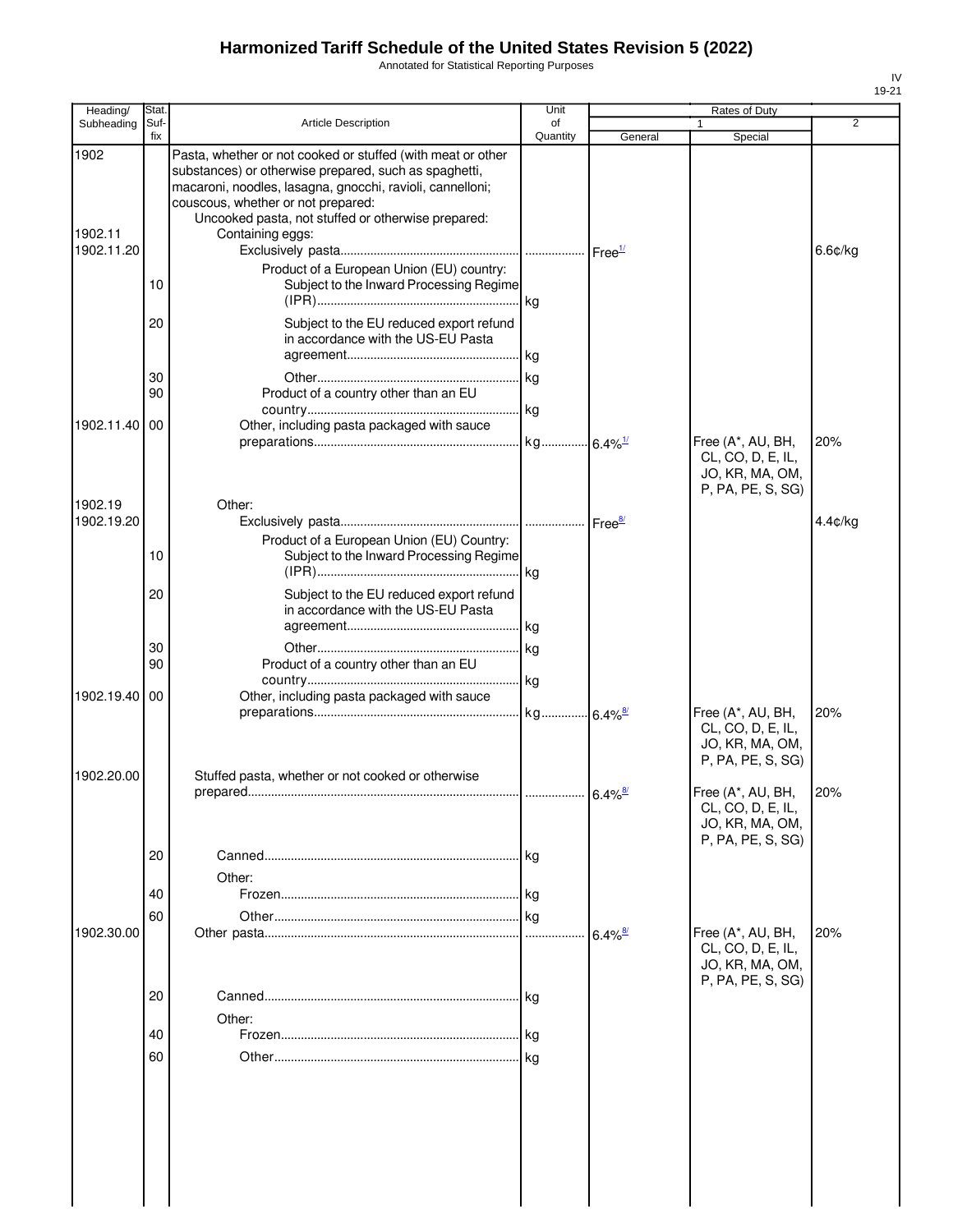Annotated for Statistical Reporting Purposes

| Heading/                     | <b>Stat</b> |                                                                                                                                                                                                                                                                                                                                                                                            | Unit     |                                            | Rates of Duty                                                                     |         |
|------------------------------|-------------|--------------------------------------------------------------------------------------------------------------------------------------------------------------------------------------------------------------------------------------------------------------------------------------------------------------------------------------------------------------------------------------------|----------|--------------------------------------------|-----------------------------------------------------------------------------------|---------|
| Subheading                   | Suf-        | <b>Article Description</b>                                                                                                                                                                                                                                                                                                                                                                 | of       |                                            |                                                                                   | 2       |
|                              | fix         |                                                                                                                                                                                                                                                                                                                                                                                            | Quantity | General                                    | Special                                                                           |         |
| 1902 (con.)<br>1902.40.00 00 |             | Pasta, whether or not cooked or stuffed (with meat or other<br>substances) or otherwise prepared, such as spaghetti,<br>macaroni, noodles, lasagna, gnocchi, ravioli, cannelloni;<br>couscous, whether or not prepared: (con.)                                                                                                                                                             |          |                                            | Free (A, AU, BH, CL, 20%<br>CO, D, E, IL, JO,                                     |         |
| 1903.00                      |             | Tapioca and substitutes therefor prepared from starch, in the<br>form of flakes, grains, pearls, siftings or in similar forms:                                                                                                                                                                                                                                                             |          |                                            | KR, MA, OM, P,<br>PA, PE, S, SG)                                                  |         |
| 1903.00.20 00                |             |                                                                                                                                                                                                                                                                                                                                                                                            |          |                                            |                                                                                   | Free    |
| 1903.00.40                   | 00          |                                                                                                                                                                                                                                                                                                                                                                                            |          |                                            | Free $(A+, AU, BH,$<br>CL, CO, D, E, IL,<br>JO, KR, MA, OM,<br>P, PA, PE, S, SG)  | 3.3¢/kg |
| 1904<br>1904.10.00           |             | Prepared foods obtained by the swelling or roasting of cereals<br>or cereal products (for example, cornflakes); cereals (other<br>than corn (maize)) in grain form or in the form of flakes or other<br>worked grains (except flour, groats and meal), pre-cooked or<br>otherwise prepared, not elsewhere specified or included:<br>Prepared foods obtained by the swelling or roasting of |          |                                            | Free (A, AU, BH, CL, 20%<br>CO, D, E, IL, JO,<br>KR, MA, OM, P,                   |         |
| 1904.20                      | 40<br>80    | Prepared foods obtained from unroasted cereal flakes or                                                                                                                                                                                                                                                                                                                                    |          |                                            | PA, PE, S, SG)                                                                    |         |
| 1904.20.10 00                |             | from mixtures of unroasted cereal flakes and roasted cereal<br>flakes or swelled cereals:<br>In airtight containers and not containing apricots, citrus                                                                                                                                                                                                                                    |          |                                            |                                                                                   |         |
|                              |             |                                                                                                                                                                                                                                                                                                                                                                                            |          |                                            | Free (A+, AU, BH,<br>CL, CO, D, E, IL,<br>JO, KR, MA, OM,<br>P, PA, PE, S, SG)    | 35%     |
| 1904.20.90 00                |             |                                                                                                                                                                                                                                                                                                                                                                                            |          |                                            | Free (A+, AU, BH,<br>CL, CO, D, E, IL,<br>JO, KR, MA, OM,<br>P, PA, PE, S, SG)    | 35%     |
| 1904.30.00 00                |             |                                                                                                                                                                                                                                                                                                                                                                                            |          |                                            | Free (A*, AU, BH,<br>CL, CO, D, E, IL,<br>JO, KR, MA, OM,<br>P, PA, PE, S, SG)    | 35%     |
| 1904.90.01                   |             |                                                                                                                                                                                                                                                                                                                                                                                            |          | $14\%$ <sup><math>\frac{1}{2}</math></sup> | Free (A, AU, BH, CL, 35%<br>CO, D, E, IL, JO,<br>KR, MA, OM, P,<br>PA, PE, S, SG) |         |
|                              | 20<br>40    |                                                                                                                                                                                                                                                                                                                                                                                            | l kg     |                                            |                                                                                   |         |
|                              |             |                                                                                                                                                                                                                                                                                                                                                                                            |          |                                            |                                                                                   |         |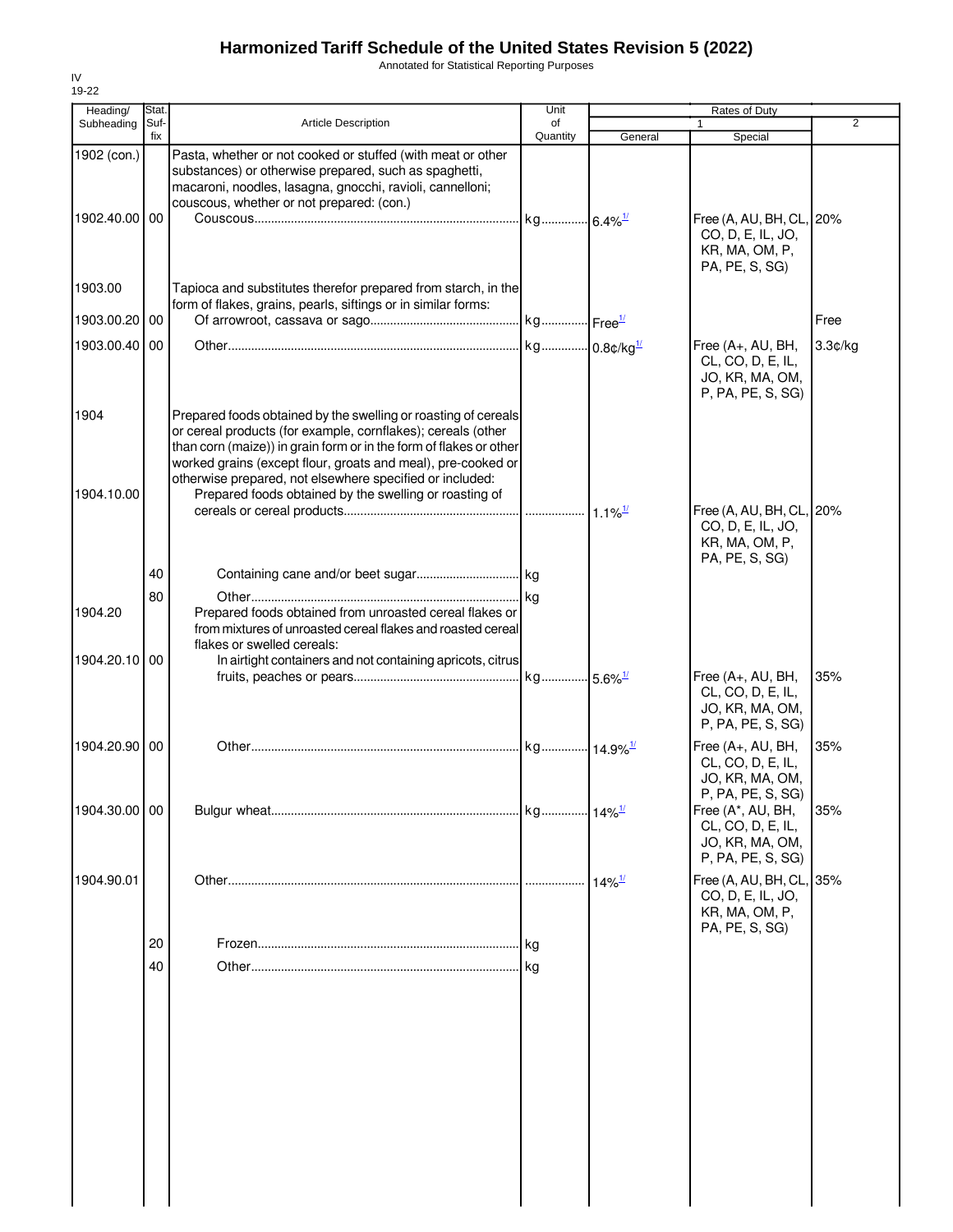Annotated for Statistical Reporting Purposes

| Heading/              | Stat.       |                                                                                                                                                                                                                                | Unit           |                       | <b>Rates of Duty</b>                                      |                |
|-----------------------|-------------|--------------------------------------------------------------------------------------------------------------------------------------------------------------------------------------------------------------------------------|----------------|-----------------------|-----------------------------------------------------------|----------------|
| Subheading            | Suf-<br>fix | <b>Article Description</b>                                                                                                                                                                                                     | of<br>Quantity | General               | 1<br>Special                                              | $\overline{2}$ |
| 1905                  |             | Bread, pastry, cakes, biscuits and other bakers' wares, whether<br>or not containing cocoa; communion wafers, empty capsules<br>of a kind suitable for pharmaceutical use, sealing wafers, rice<br>paper and similar products: |                |                       |                                                           |                |
| 1905.10.00            | 00          |                                                                                                                                                                                                                                |                |                       |                                                           | 30%            |
| 1905.20.00            | 00          |                                                                                                                                                                                                                                |                |                       |                                                           | 30%            |
| 1905.31.00            |             | Sweet biscuits; waffles and wafers:                                                                                                                                                                                            |                |                       |                                                           | 30%            |
|                       | 21          | Frozen:<br>Containing peanuts or peanut products kg                                                                                                                                                                            |                |                       |                                                           |                |
|                       | 29          | Other:                                                                                                                                                                                                                         |                |                       |                                                           |                |
|                       | 41          | Containing peanuts or peanut products kg                                                                                                                                                                                       |                |                       |                                                           |                |
| 1905.32.00            | 49          |                                                                                                                                                                                                                                |                |                       |                                                           | 30%            |
|                       | 21          | Frozen:<br>Containing peanuts or peanut products kg                                                                                                                                                                            |                |                       |                                                           |                |
|                       | 29          | Other:                                                                                                                                                                                                                         |                |                       |                                                           |                |
|                       | 41          | Containing peanuts or peanut products kg                                                                                                                                                                                       |                |                       |                                                           |                |
| 1905.40.00            | 49<br>00    | Rusks, toasted bread and similar toasted products kg Free <sup>14</sup>                                                                                                                                                        |                |                       |                                                           | 30%            |
| 1905.90<br>1905.90.10 |             | Other:<br>Bread, pastry, cakes, biscuits and similar baked<br>products, and puddings, whether or not containing                                                                                                                |                |                       |                                                           | 30%            |
|                       |             | Frozen:                                                                                                                                                                                                                        |                |                       |                                                           |                |
|                       | 41          | Pastries, cakes and similar sweet baked                                                                                                                                                                                        |                |                       |                                                           |                |
|                       | 49          | Other:                                                                                                                                                                                                                         |                |                       |                                                           |                |
|                       | 50          | Pastries, cakes and similar sweet baked                                                                                                                                                                                        |                |                       |                                                           |                |
|                       | 70          |                                                                                                                                                                                                                                |                |                       |                                                           |                |
| 1905.90.90            | 90          | Other.                                                                                                                                                                                                                         |                | $4.5\%$ <sup>1/</sup> | Free (A*, AU, BH,                                         | 20%            |
|                       |             |                                                                                                                                                                                                                                |                |                       | CL, CO, D, E, IL,<br>JO, KR, MA, OM,<br>P, PA, PE, S, SG) |                |
|                       | 30          | Corn chips and similar crisp savory snack foods. kg                                                                                                                                                                            |                |                       |                                                           |                |
|                       | 60          |                                                                                                                                                                                                                                |                |                       |                                                           |                |
|                       | 90          |                                                                                                                                                                                                                                |                |                       |                                                           |                |
|                       |             |                                                                                                                                                                                                                                |                |                       |                                                           |                |
|                       |             |                                                                                                                                                                                                                                |                |                       |                                                           |                |
|                       |             |                                                                                                                                                                                                                                |                |                       |                                                           |                |
|                       |             |                                                                                                                                                                                                                                |                |                       |                                                           |                |
|                       |             |                                                                                                                                                                                                                                |                |                       |                                                           |                |
|                       |             |                                                                                                                                                                                                                                |                |                       |                                                           |                |
|                       |             |                                                                                                                                                                                                                                |                |                       |                                                           |                |
|                       |             |                                                                                                                                                                                                                                |                |                       |                                                           |                |